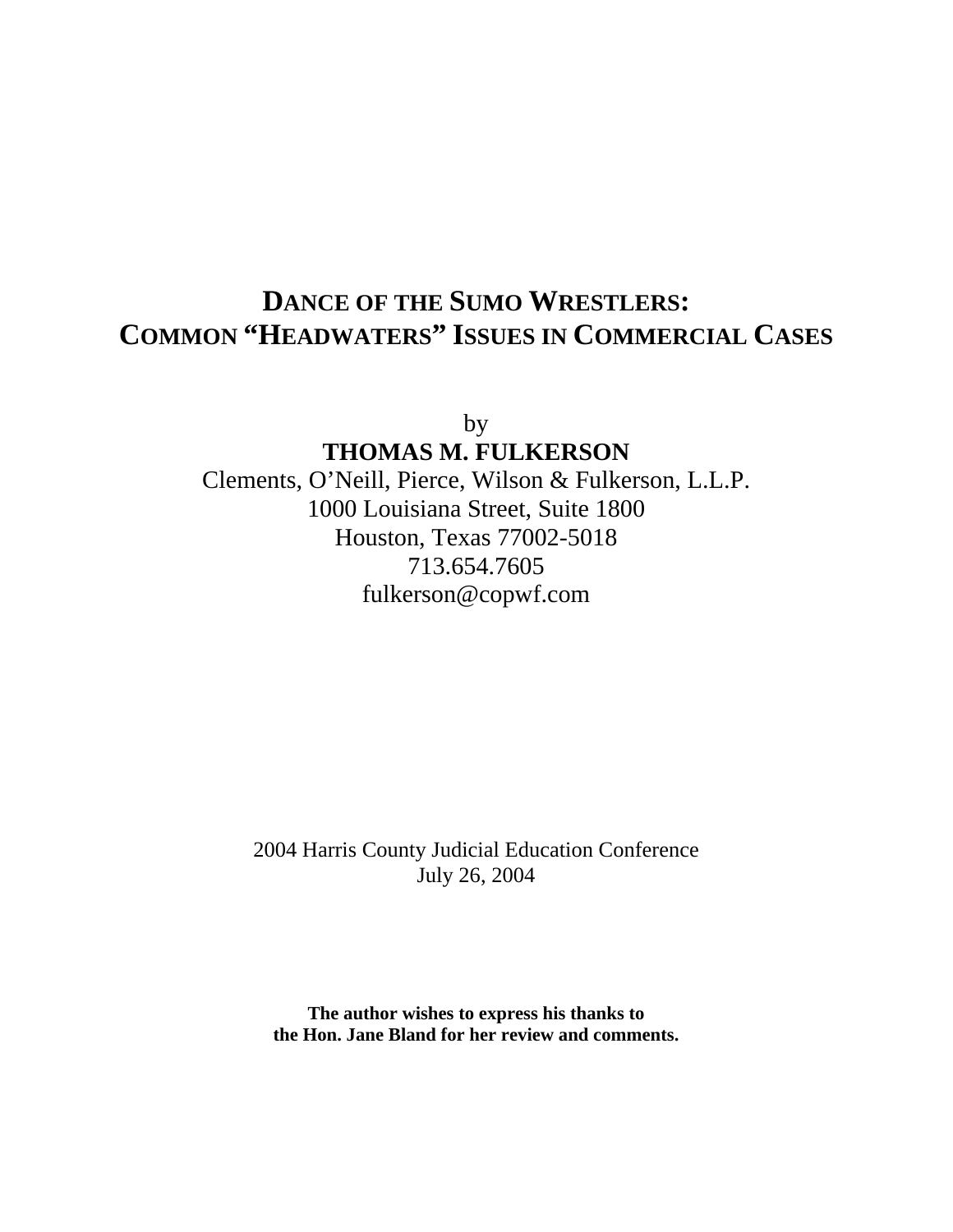# **Dance of the Sumo Wrestlers: Common "Headwaters" Issues in Commercial Cases**

This paper focuses on "single shot" large commercial cases. By definition, therefore, it excludes consideration of class actions or mass tort cases, either of which are topics or several topics of their own.

Not all commercial cases, or even all events within commercial cases, are of equal importance. Nonetheless, there are recurring case "types" and recurring issues that tend to dictate outcomes of large commercial suits.

In turn, there are lessons to be learned on both sides of the bench as to how to use these patterns to identify and to address "headwaters" issues issues that will determine the likely outcome of the suit. This paper, therefore, identifies several "types" of commercial cases and the recurring issues in them. Hopefully the result is a road map that is helpful to either a litigant or the courts.

# **I. Common recurring commercial case types.**

There are several recurring types of larger commercial cases. The list below certainly isn't exhaustive.

A. Contract disputes based upon widespread economic change.

1. Why are these lawsuits filed?

Economic conditions often dictate that certain investments be made in the commercial community: \$40-per-barrel oil prices dictate a given level of capital investments. Frequently commercial entities make very large investments, enter into joint ventures, or craft sale or other contracts assuming that the then existing economic conditions will continue.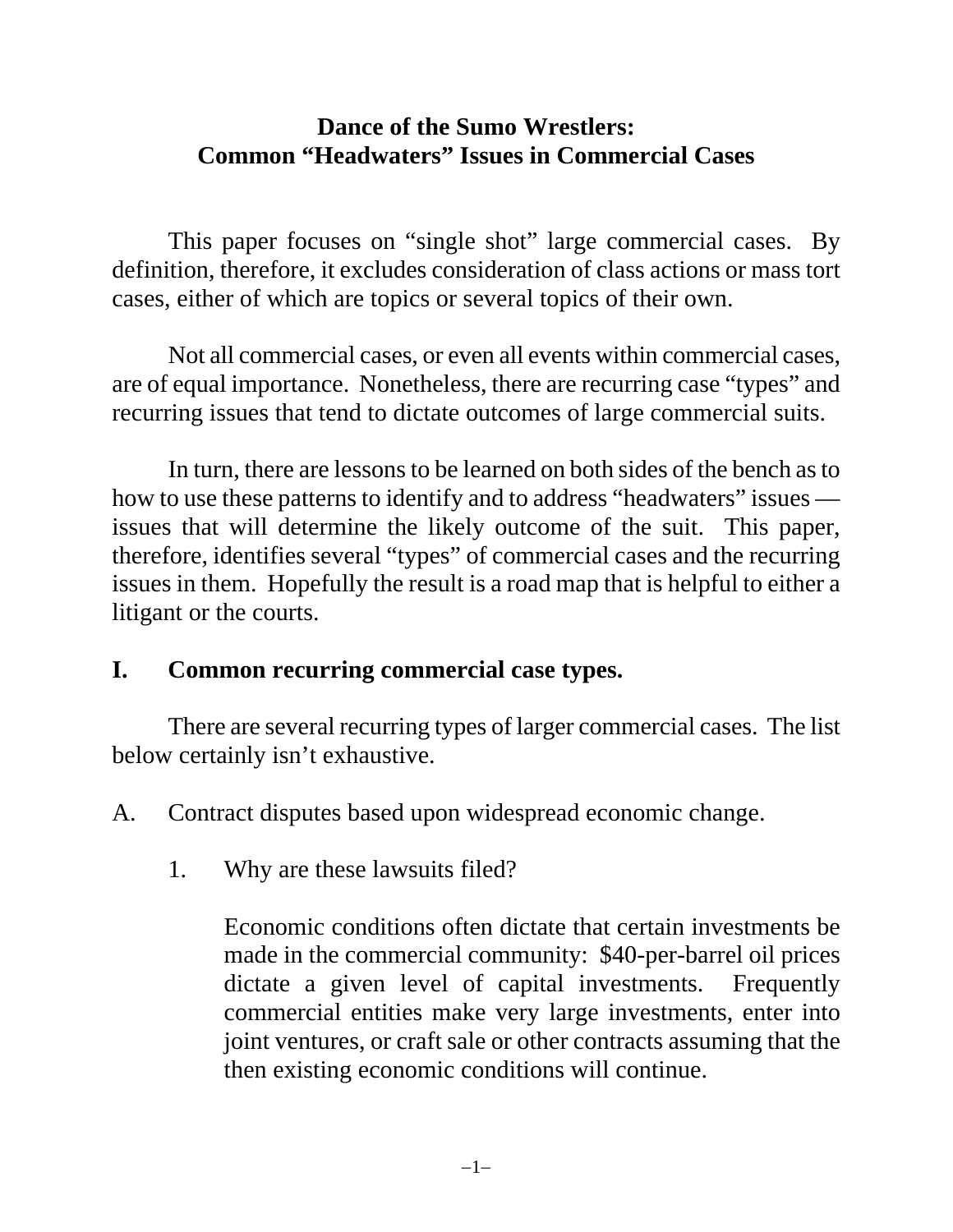Of course they don't. Natural gas, electricity or gypsum wallboard prices rise or fall unexpectedly and change the economics of the contract for one or both of the contracting parties. Examples of these kinds of cases are the natural gas "take or pay" cases of the mid-to-late 1980s and the Westinghouse "uranium" cases of the late 1970s. Currently, a raft of cases and arbitrations are making their way through the system as a result of severe overbuilding of "peaking" electrical power plants.

These contract dispute lawsuits are usually filed because changing economic events have painted one side into an economic corner. Management determines either that breaching the contract and hoping for the best possible settlement or judicial determination is more efficient than performing it. The lawsuits are often accompanied by a pretext excuse for non-performance.

2. How do these cases usually proceed?

These are what I refer to as "trench warfare" cases in that the defendant's incentive is to slow the case down and create as great a burden as possible to the continued prosecution of the case in hopes that the plaintiff will give up or be so deterred from trial as to cut the defendant a favorable deal. Defendants often look for a "silver bullet" contractual interpretation that relieves them of some or all of their liability.

- B. Contract disputes based upon huge project cost overruns.
	- 1. Why are these lawsuits filed?

Typical of these cases is a matter we handled many years ago for an exploration and production company in which the operator originally estimated that its gas processing plant would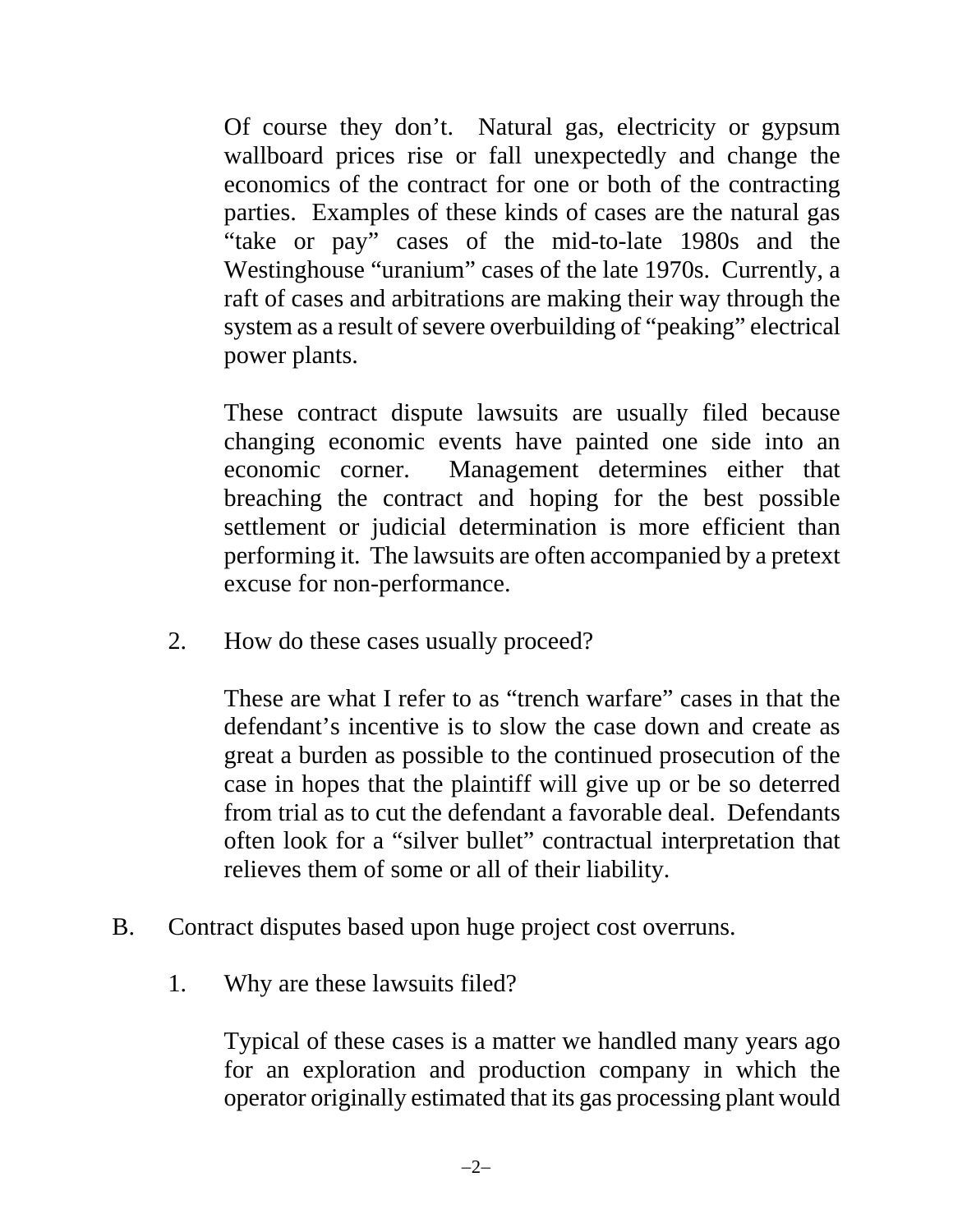cost \$33,000,000 and the project cost had climbed to \$96,000,000 and was still rising at the time of suit. These suits typically employ negligence claims, as well as breach of contract, deceptive trade practices, breach of warranty or even breach of fiduciary duty theories. Usually, the plaintiff wants to get out of the deal completely or to use the legal complaints against the manager as leverage to effect an economic reckoning for potential mismanagement of the project. One of the more prominent examples of these cases was the litigation over the handling of the South Texas Nuclear Power Project.

2. How are these cases usually handled?

Unless a defendant determines to seek immediate settlement, these cases are also usually handled as "trench warfare" in which the defendant asserts all ordinary defenses along with any contractual damage limitations available to it. Frequently, damage limitation provisions form a key fulcrum to the outcome because they heavily influence the perceived likely recovery and therefore the settlement outcome.

- C. Contract disputes involving covenants against competition.
	- 1. Why are these cases filed?

I encounter fewer and fewer "single shot" applications for temporary restraining orders ("TRO") or temporary injunctions ("TI") arising from these claims. Instead, the lawsuits and injunctive applications seem to be filed: (1) when one company sees many of its key employees being hired away and views the competitor as "raiding" a large number of its people in order to create instant competitiveness, or (2) when a very highly-placed scientist or corporate executive is hired away, leading the jilted company to believe that an "inevitable disclosure" of key trade secrets will occur.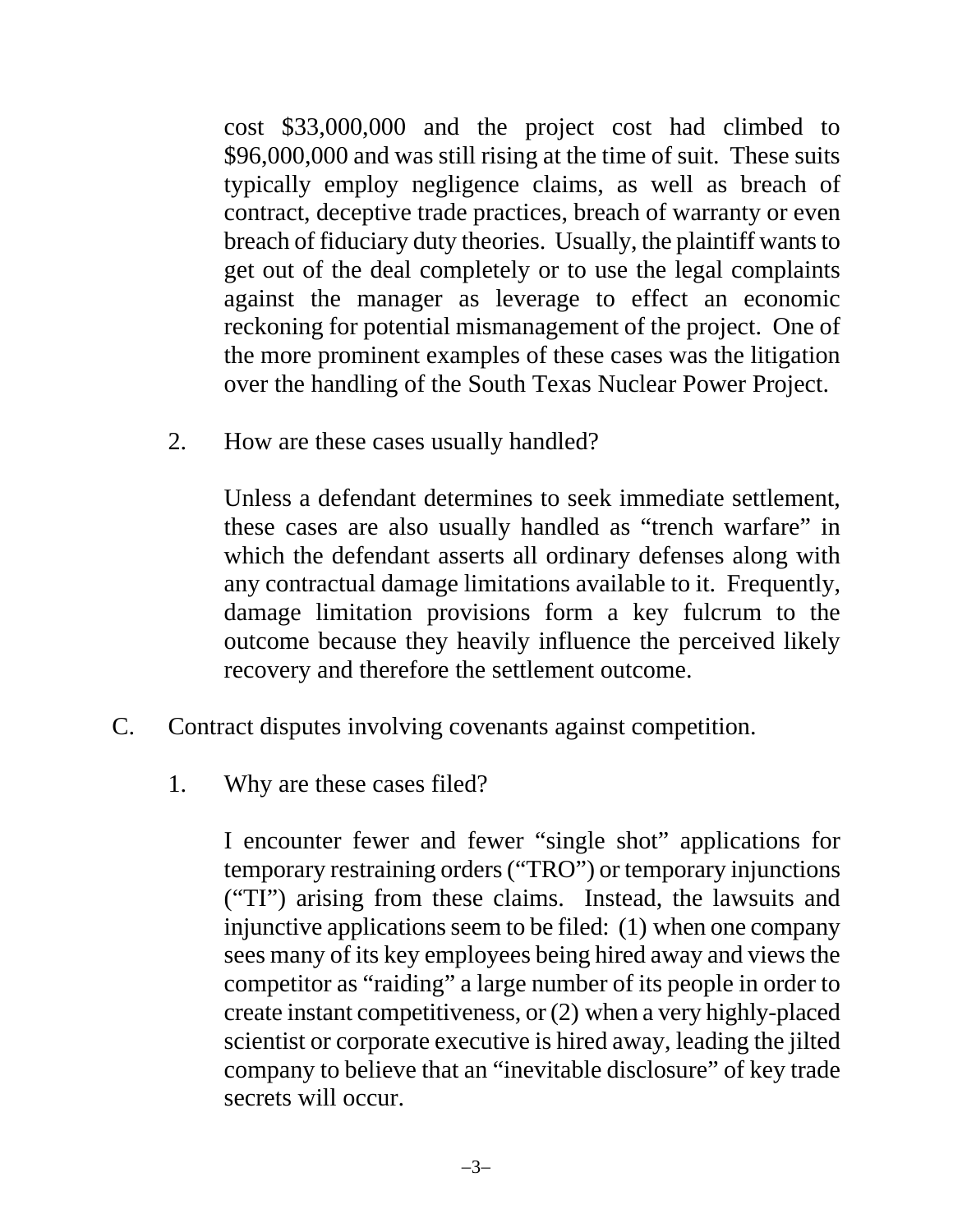2. How are the cases handled?

These cases are in my experience most often resolved in the TRO/TI phase, but the most serious survive to damage claims.

- D. Corporate/Partnership/LLC control disputes.
	- 1. Why are these cases filed?

We frequently refer to these as "divorce" proceedings because, in many cases, small closely-held corporations, partnerships or limited liability corporations are constructed by a very few individuals who once shared a common vision for their enterprise but have suffered a falling out. Though rooted in disputes over money, these cases often take on a surprisingly personal aura. Often the suit has been preceded by one of the parties taking preliminary steps (whether or not lawfully) to acquire dominance.

2. How are these cases usually handled?

These cases often resolve during the TI or TRO phase and, whether rightly or not, are often resolved by the degree of determination or capitalization of the litigants. When the TRO/TI phase results in the parties being left in a position of continued conflict, the case may continue for months or years as the parties continue to "spark" with one another. If the TRO/TI process resolves control issues, but sufficient financial interest remains in the damage claims, the matter may be tried after a long and often needlessly fractious discovery process.

Frequently, the attorneys go unpaid or underpaid on these cases, because the clients' heat for battle exceeds the objective economic worth of the dispute.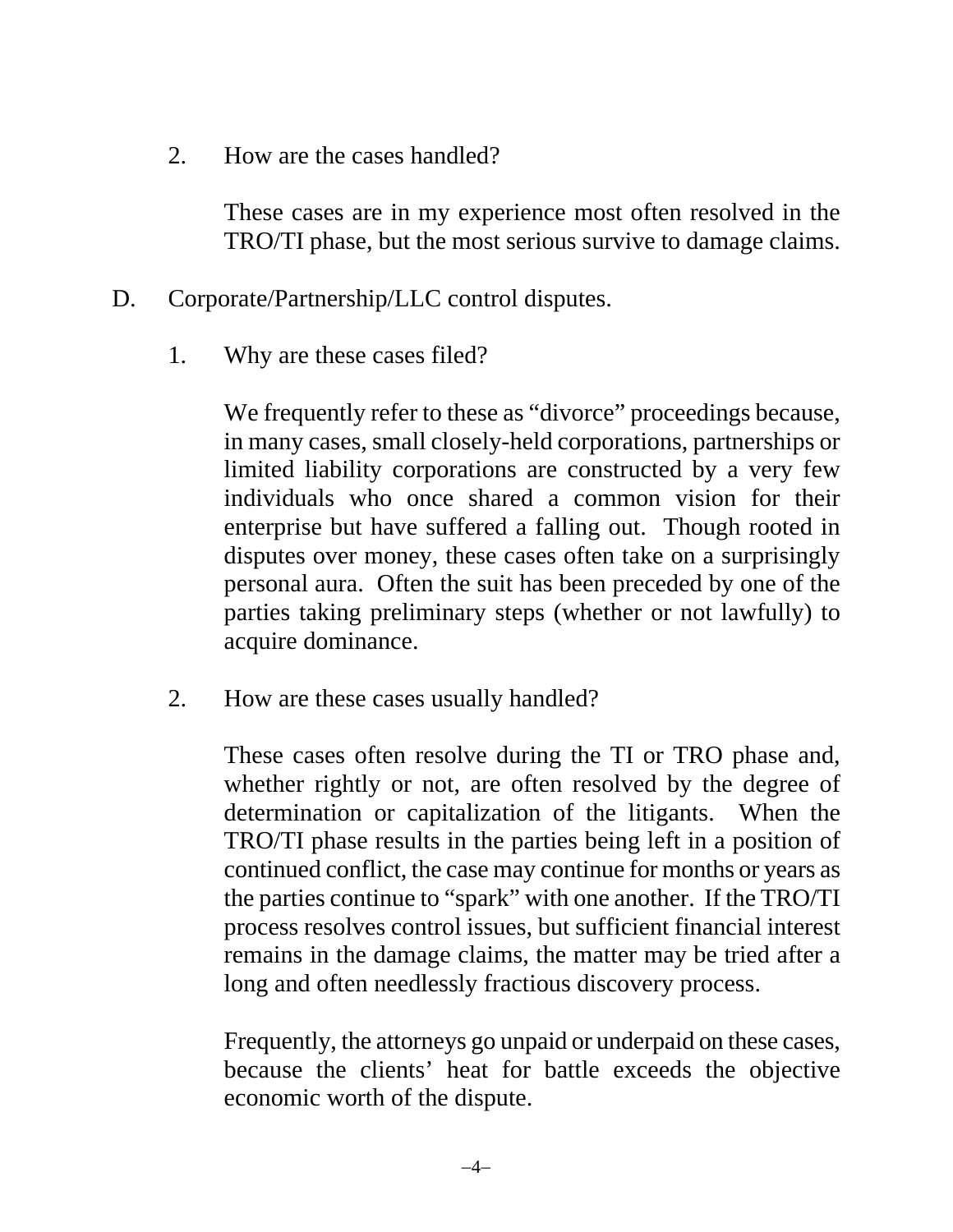- E. Breach of Fiduciary Duty/"Picking over the Carcass" cases.
	- 1. Why are these cases filed?

In the words of Andrew Lloyd Webber, "when the money keeps rolling in, you don't ask how." But when the money stops rolling in, our district courts are increasingly called upon to perform factual autopsies of failed business ventures. Often these examinations are lead by dissenting shareholders, creditors or trustees in bankruptcy of the organizations that have failed.

The cases are filed because the losses that are incurred by creditors of a large business venture are frequently enormous and the prospect of a contingent recovery makes the case appear attractive to counsel for the trustee or creditor group. In addition, there are often business "partners" such as financiers, venture capitalists or others whose role before collapse has morphed well beyond simple finance. Inevitably, as the dark day of collapse appears, these parties take steps to protect their interests, leaving shareholders or unsecured creditors the worse for the moves.

2. How are these cases handled?

The handling of these cases often depends largely upon the size of the entity that has collapsed and the nature of its electronic filing system. If the company is large enough to have a welldeveloped electronic document tracking system and/or file backup, the documents tell the tale of the tape and less will be left to dispute than might otherwise be the case. The cases then tend to turn on the defendants' financial ability and perhaps also on contractual or damage limitation provisions of the parties,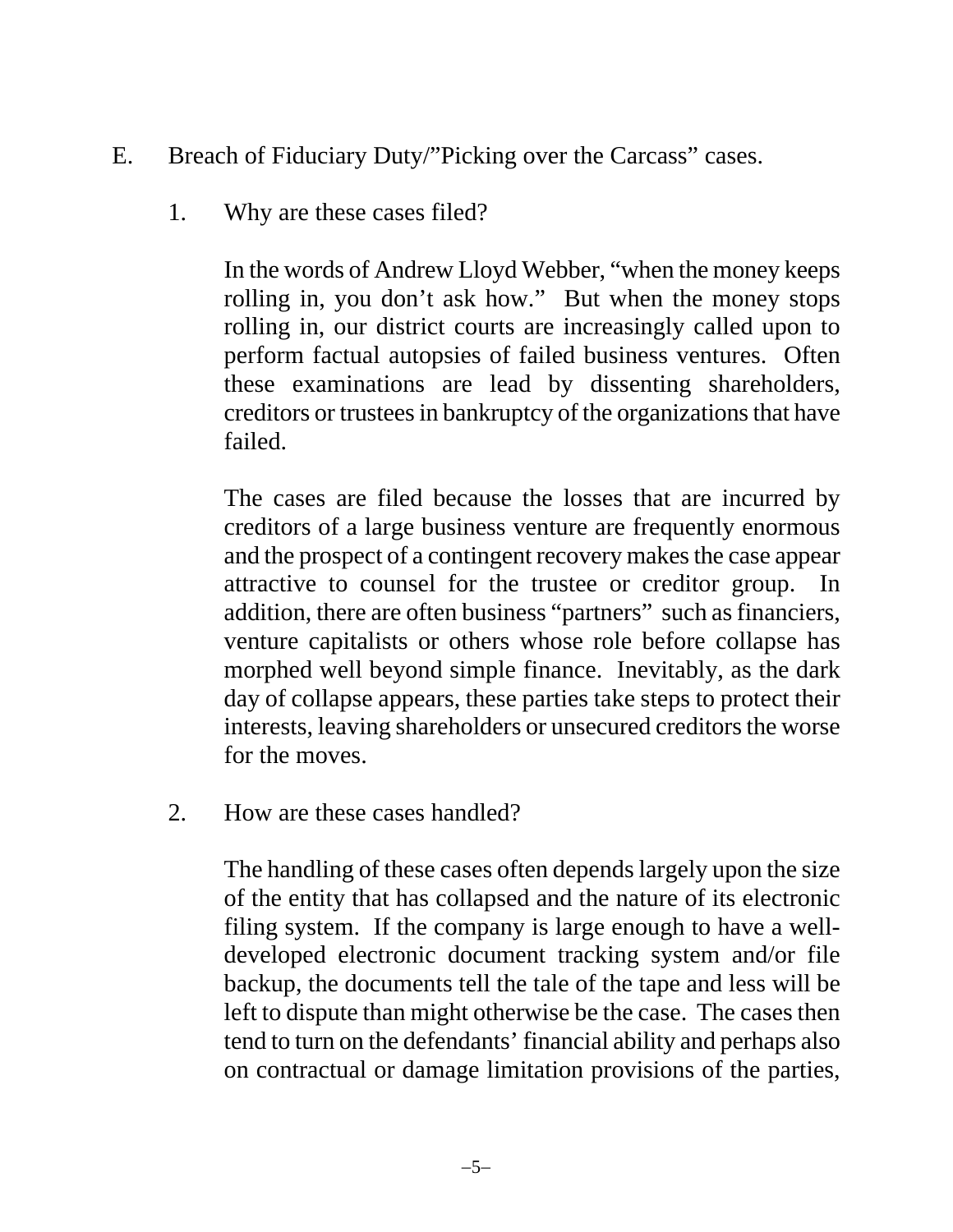and whether a *res judicata* application can be made from a prior bankruptcy proceeding.

- F. Theft of Trade Secrets cases the newest widget.
	- 1. Why are these cases filed?

Increasingly, the value of a business' assets is found largely in its intellectual property — its patents, copyrights, trademarks and trade secrets. As a focal point for worldwide oil and gas exploration and the development of new tools and procedures for finding and lifting oil and gas, Houston has more than its share of "IP" litigation. These cases are typically filed because one party sees access and results: a competitor has developed a tool or process that is largely identical to the plaintiff's own and has had demonstrable access to the plaintiff's trade secrets either through a planned acquisition, a data room, a licensing agreement, a joint venture or the hiring of a key employee.

2. How do these cases proceed?

In one way or another, discovery determines the outcome of these cases. If the results of discovery indicate actual misappropriation of trade secrets, the valuation of the case becomes very volatile because of the inherently emotionallycharged nature of the case and the often speculative nature of damage claims. If discovery indicates either that no theft of trade secrets occurred, or that the newly developed technology is fundamentally different from, or derived independently of, the plaintiff's technology, the cases typically settle.

- G. Oil and Gas Royalty disputes.
	- 1. Why are these cases filed?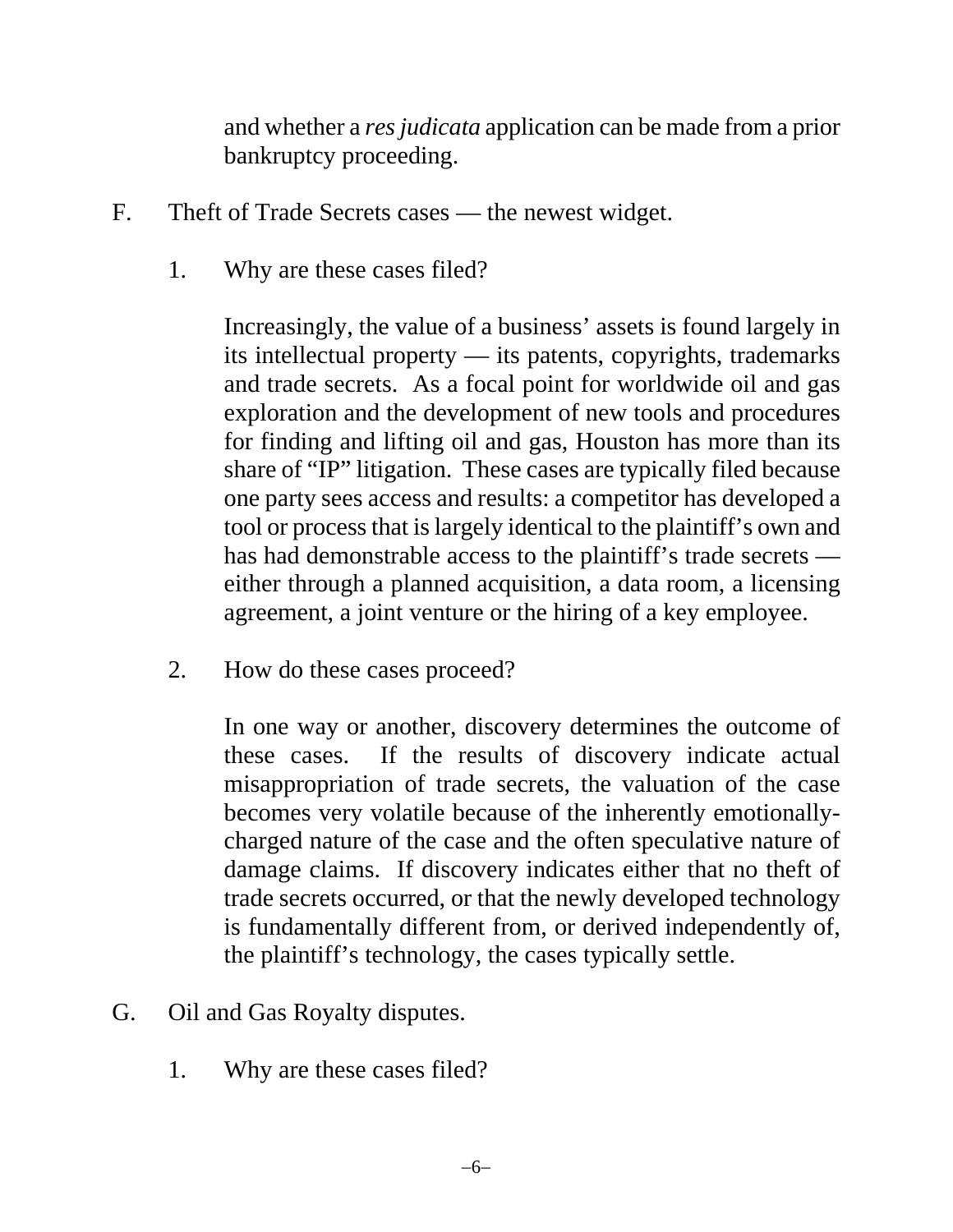Oil and gas royalty interests are often concentrated in a particular field in the hands of a very few owners, such as the descendants of the original landowner. If prices dip and the exploration and production company makes a mess of the surface or refuses to drill a well when the owners believe it ought to be drilled, the result can be a very broad-based claim for the non-payment or underpayment of royalties. More recently, royalty owners have taken exploration and production companies to task for their accounting of costs or their measurement of oil and gas production. Plaintiffs invariably seek out a dispute with a multiplicand so that the damage claim can be applied to large volumes of gas.

2. How do these cases resolve?

As production in Harris County has declined, so too has pure royalty litigation. Generally, the cases are resolved in part, but usually not entirely, through lease interpretation. In South Texas, they are frequently decided upon the strength of local counsel.

### **II. A funny thing happened on the way to the forum.**

The forum in which disputes are held is often outcome-determinative of complex commercial litigation. Plaintiffs prefer jury trials, usually in state court and preferably in a state court where the sea breezes blow through the courthouse window. Defendants prefer to deny a forum entirely if they can and, in the alternative, to compel the matter to arbitration (by a panel appointed by the parties if they can get them) or, if an arbitral forum is not available, to a trial by the judge.

The battle over the forum, therefore, includes fights over jurisdiction, "first to file" claims and motions to compel arbitration.

A. We're here, but are we staying here? Part one: special appearances.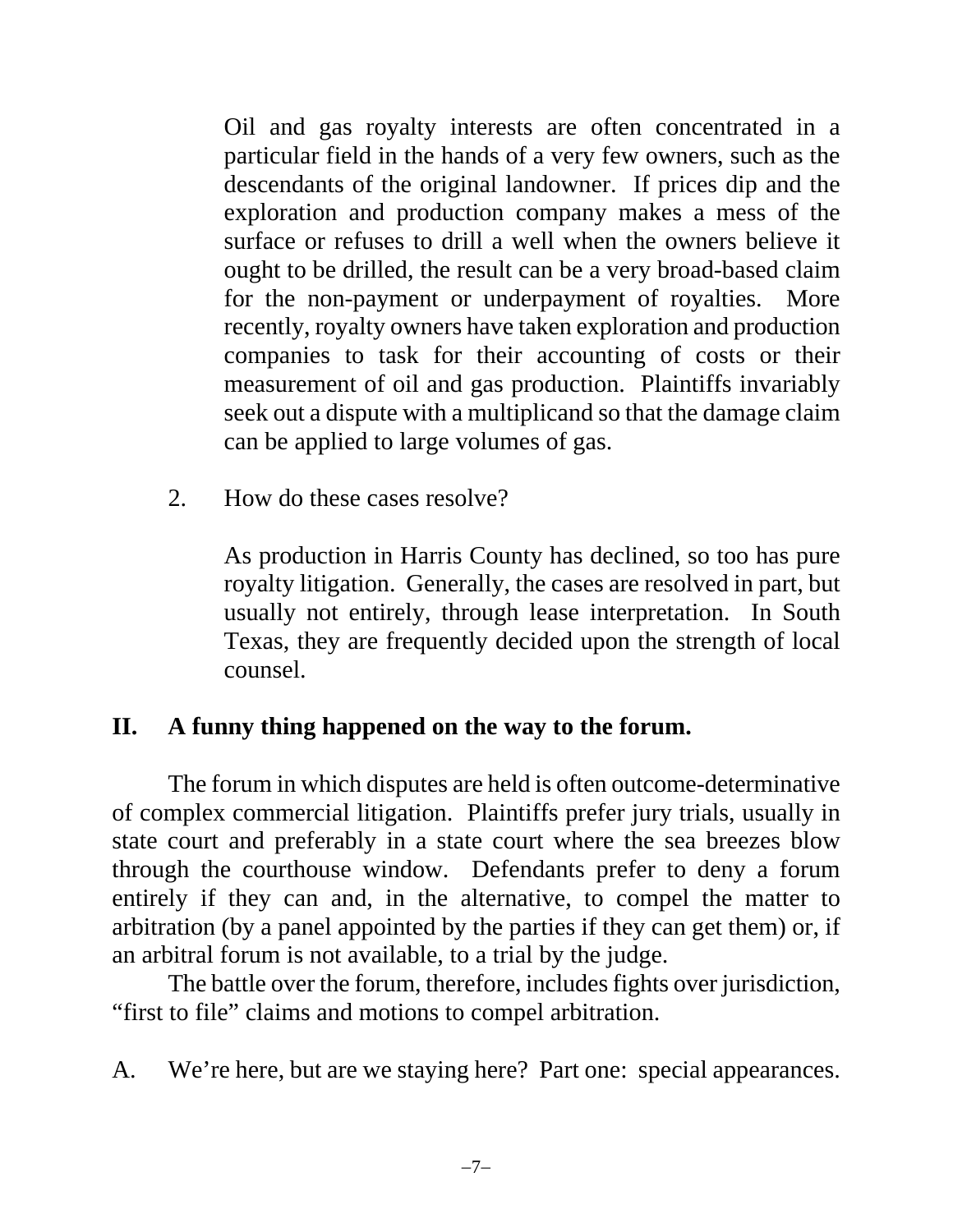The Supreme Court of Texas has recognized that hailing a defendant into a court in a state in which she has insufficient contacts is so damaging that mandamus is permissible to correct an abuse of discretion by the trial court. *CSR Ltd. v. Link*, 925 S.W.2d 591 (Tex. 1996).

The reverse is true: the grant of a special appearance under Texas Rule of Civil Procedure 120a is often the death-knell of a commercial case. This is particularly true when the opponent resides in a country whose laws or procedures are rudimentary, or where the opponent is a state-owned organization that will be protected by the foreign country's domestic courts. It is one thing to be forced to litigate in Wyoming and quite another to be forced to litigate in Romania against a state-owned business.

With so much on the line, special appearances are often hard-fought. While the rules establishing general and special jurisdiction are straightforward, the mass of decisions on the issue of jurisdiction bring to mind Justice Stewart's comment on pornography that he "knew it when he saw it."

Other than correctly applying United States Supreme Court authority, the trial court's primary aid to the litigants is to ensure that the record is decided with full documentation of the contacts with the forum.

B. Can I stay? Part two: "first to file" disputes.

In the days or months leading up to a commercial dispute, each side may be appraising its position and deciding what might be a favorable venue. The result is that both plaintiff and defendant may file lawsuits within days or weeks of one another in the attempt to get the jump on the opposition.

The general rule in these cases is easy to state but hard to apply — the court in which the matter is first filed acquires "dominant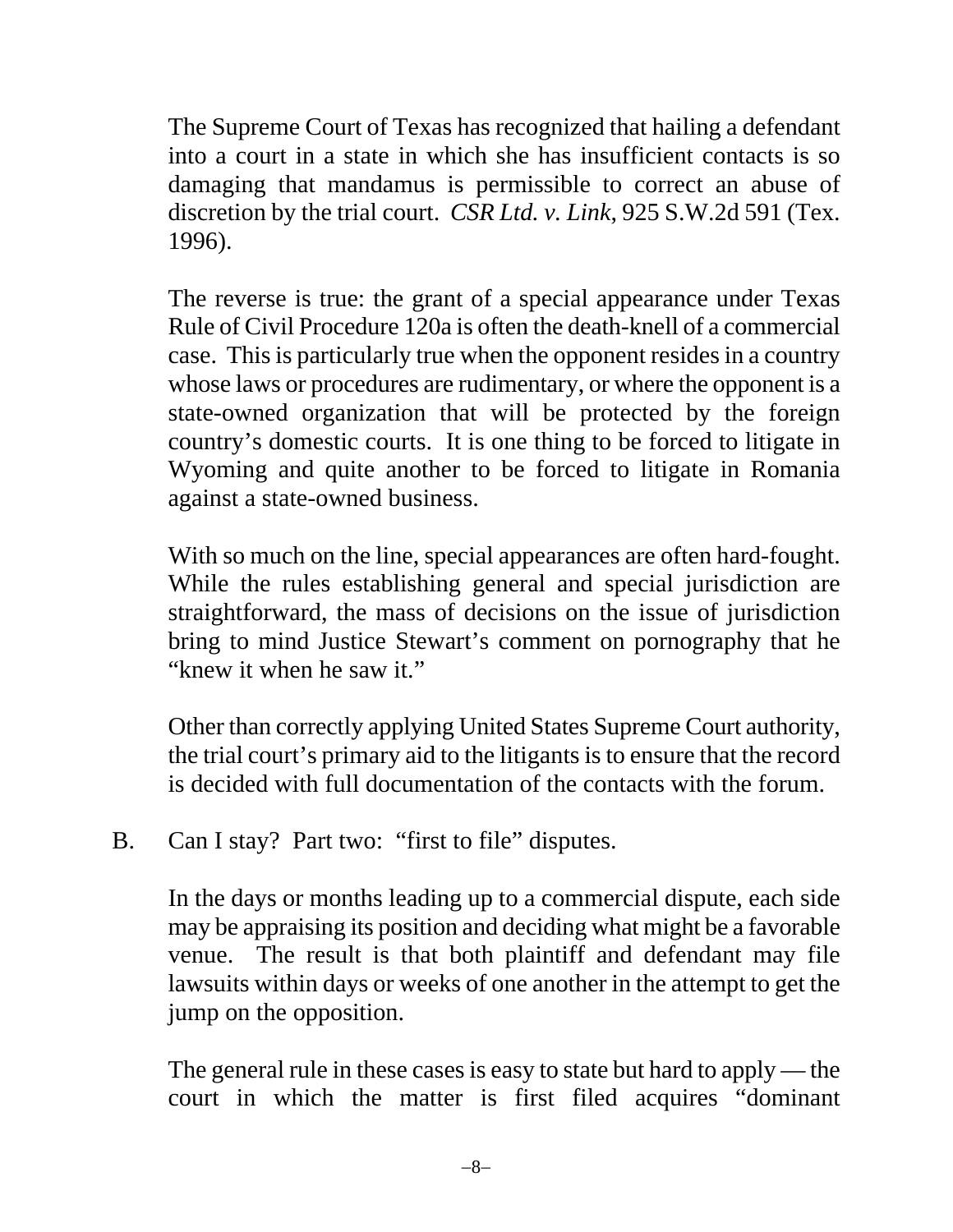jurisdiction" over the dispute and the second filed court is to give way to that court. *Curtis v. Gibbs,* 511 S.W.2d 263 (Tex. 1974). Of course, lawyers don't like to make things easy for trial courts. As a result, when they've been beaten to the punch and don't like the venue they face, the lawyers will make the second-filed suit as dissimilar as possible from the first while still being "on point" enough to get to the issues that they want resolved.

The Supreme Court of Texas has made clear that it isn't much interested in this kind of gamesmanship. In *Wyatt v. Shaw Plumbing Co.*, 760 S.W.2d 245 (Tex. 1988), the court emphasized that an absolute identity of parties and issues is not required for the "first to file" rule to apply. Instead, the issue for the second court is whether "an inherent interrelation of the subject matter exists" in the two lawsuits. 760 S.W.2d 247. "It is not required that the exact issues and all the parties be included in the first action before the second is filed, provided that the claim in the first suit may be amended to bring in all necessary and proper parties and issues." *Id.*

A good example of this principle in practice is a recent federal court case we handled for Destiny's Child. In suit one, the parties were the "songwriter" who claimed to have drafted the multi-platinum hit "Survivor" and the actual author of the work who had indemnified the singing group for its use. In the subsequent suit, the claimant named the group, its members, its management and the songwriter listed on the CD margin notes as defendants in a copyright action. Magistrate Maloney correctly determined that the key issue in both cases (case #1 for slander and case #2 for copyright infringement) was the allegation that Destiny's Child had copied and misused the claimant's musical composition. The court consolidated the two cases.

Courts may ignore the "first to file" rule in two circumstances. First, if a litigant files a case to "fix venue" and doesn't serve the defendant, the process is viewed as abusive and the court in the second-filed suit has discretion to refuse to apply the rule. *Wyatt*, 760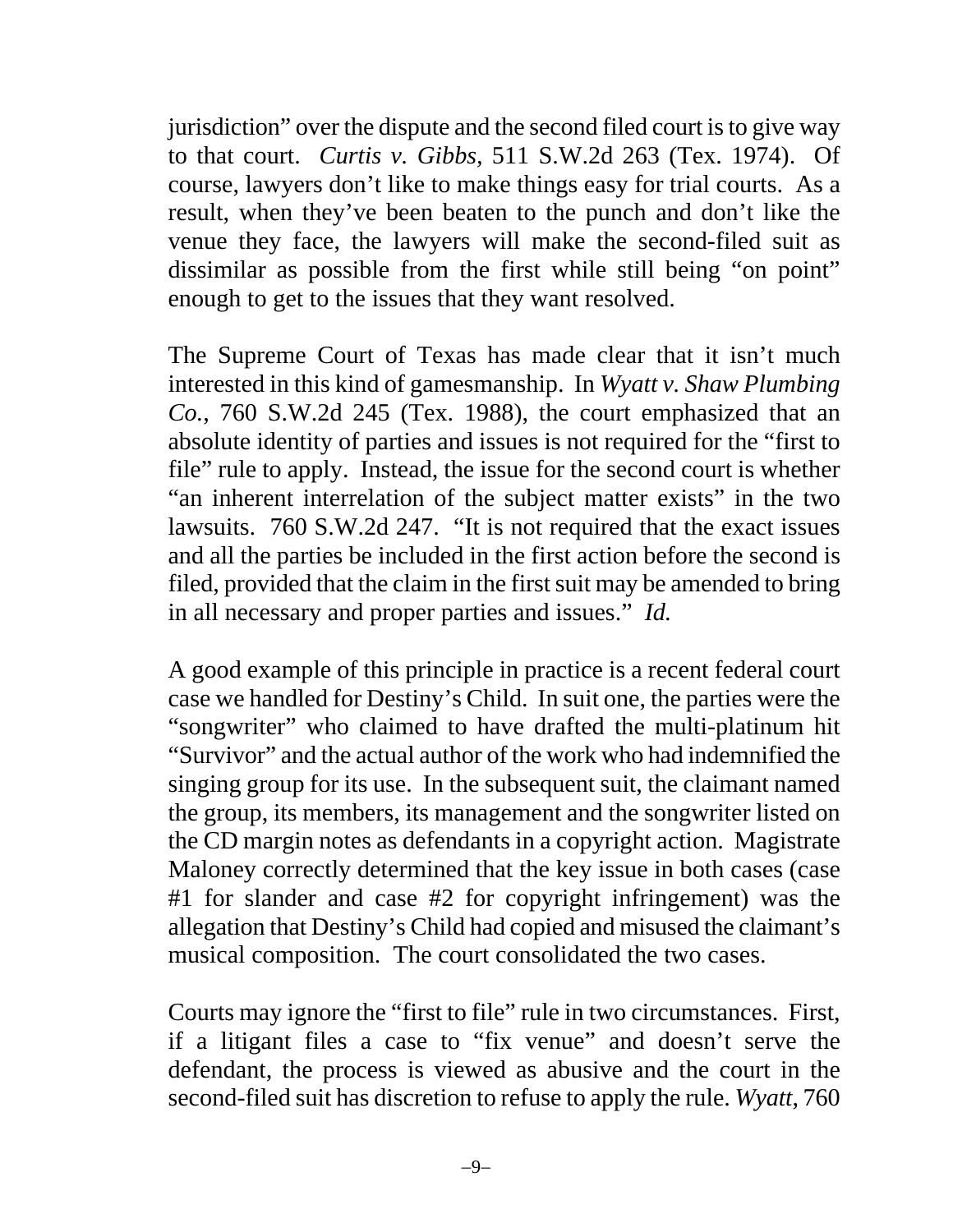S.W.2d at 248; *So. County Mut. Ins. Co. v. Ochoa*, 19 S.W.3d 452, 468 (Tex. App.—Corpus Christi 2000, no pet.). Second, though it is rarely discussed in the case law, if the court in which the second suit is filed can grant an accelerated trial setting, the court in which suit is first filed may decide to step away from the dispute so that the matter can be resolved more quickly.

The court's decision on the application of the "first to file" rule is treated like a venue decision and does not give litigants the right to an intermediate appeal or mandamus. *Abor v. Black,* 695 S.W.2d 564 (Tex. 1985).

C. Can I stay? Part three: compulsory arbitration.

Arbitration is regarded as anathema to most plaintiffs for many reasons. First, while a jury will be a socioeconomic "mixer" of persons, arbitrators or arbitration panels are likely to be older, whiter and more conservative members of the business community than the average juror. Second, arbitration is expensive and the cost of arbitration may deter continued prosecution of cases by lightlycapitalized plaintiffs. Though many codes of arbitration contain provisions permitting involuntary discovery of documents or testimony, our experience is that the arbitration panels do not show the level of interest or determination that we see in our district courts to ensure that full document production occurs. Finally, many arbitration systems such as the National Association of Securities Dealers "publish" arbitration results. Arbitrators know that if they grant large awards, they are unlikely to be approved for subsequent arbitrations by the industry members who are repeat participants in the arbitration process. A decision to compel the arbitration of a commercial dispute, therefore, often results in a reduction of the value of the plaintiffs' case by half or more — a result that may make the decision outcome determinative or at least outcome influencing.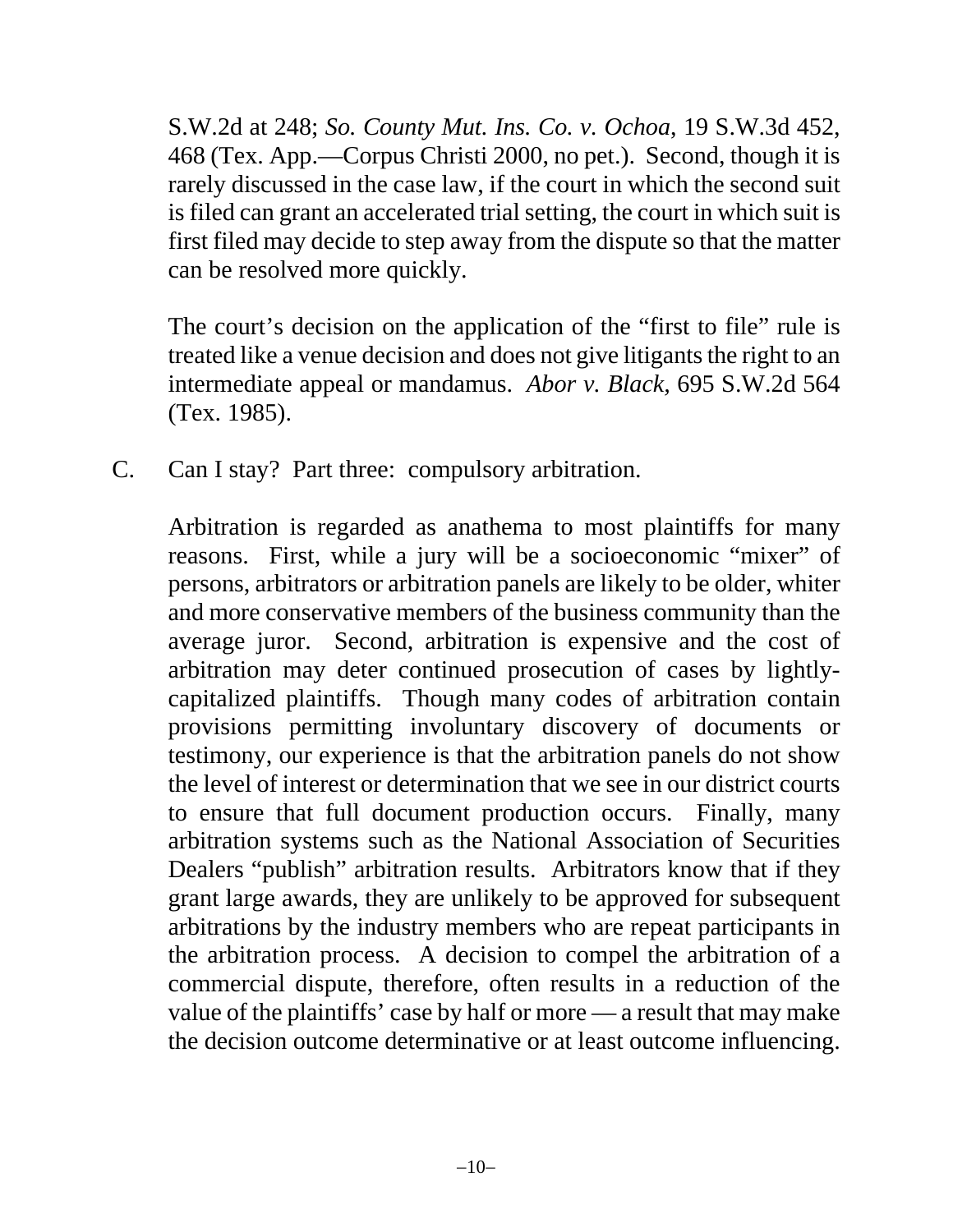Many commercial contracts, including all securities customer agreements, most franchise agreements, most credit card agreements and increasingly employment agreements, come with some form of arbitration clause. Recent decisions by the Supreme Court of Texas appear likely to promote the more widespread use of arbitration clauses in the employment context. *See In re Halliburton Co.,*80 S.W.3d 566 (Tex. 2002).

Again, the general rule relating to arbitration is not hard to state. When parties enter into a binding agreement to arbitrate their disputes, the agreement is enforceable by a motion to compel arbitration and an abuse of discretion by the trial court may be corrected by a mandamus proceeding or an interlocutory appeal. *See, e.g., J.M. Davidson, Inc.*, 128 S.W.3d 223 (Tex. 2003) (interlocutory appeal of order denying motion to compel arbitration); *EZ Pawn v. Mancias*, 934 S.W.2d 87 (Tex. 1996) (mandamus review of order denying arbitration). The avenue for review depends on whether the Federal Arbitration Act of Texas Arbitration Act applies to the dispute. Interlocutory appeal is available under TEX. CIV. PRAC. & REM. CODE 171.098 for disputes to which the state act applies; review by mandamus is available for disputes to which the federal act applies. *Jack B. Anglin Co. v. Tipps*, 842 S.W.2d 266 (Tex. 1992). The arbitration agreement may not be attacked on grounds that the contract in which arbitration provisions are found was obtained by fraud, but that the *arbitration clause* was obtained by a fraud directed to that provision. *In re FirstMerit Bank, N.A.*, 52 S.W.3d 749 (Tex. 2001). Needless to say, such findings are rare. Though "procedural unconscionability" is a defense to arbitration provisions in Texas, cases invoking that doctrine are also rare. *See Fleetwood Enters. Inc. v. Gaskamp*, 280 F.3d 1069 (5th Cir. 2002). An agreement to arbitrate can be formed in any manner in which contractual assent can be given, including a battle of the forms. *Gilliam v. Global Leak Detection U.S.A. Inc.*, 141 F. Supp.2d 734 (S.D. Tex. 2001). Generally, the arbitration provisions of a contract survive an effort to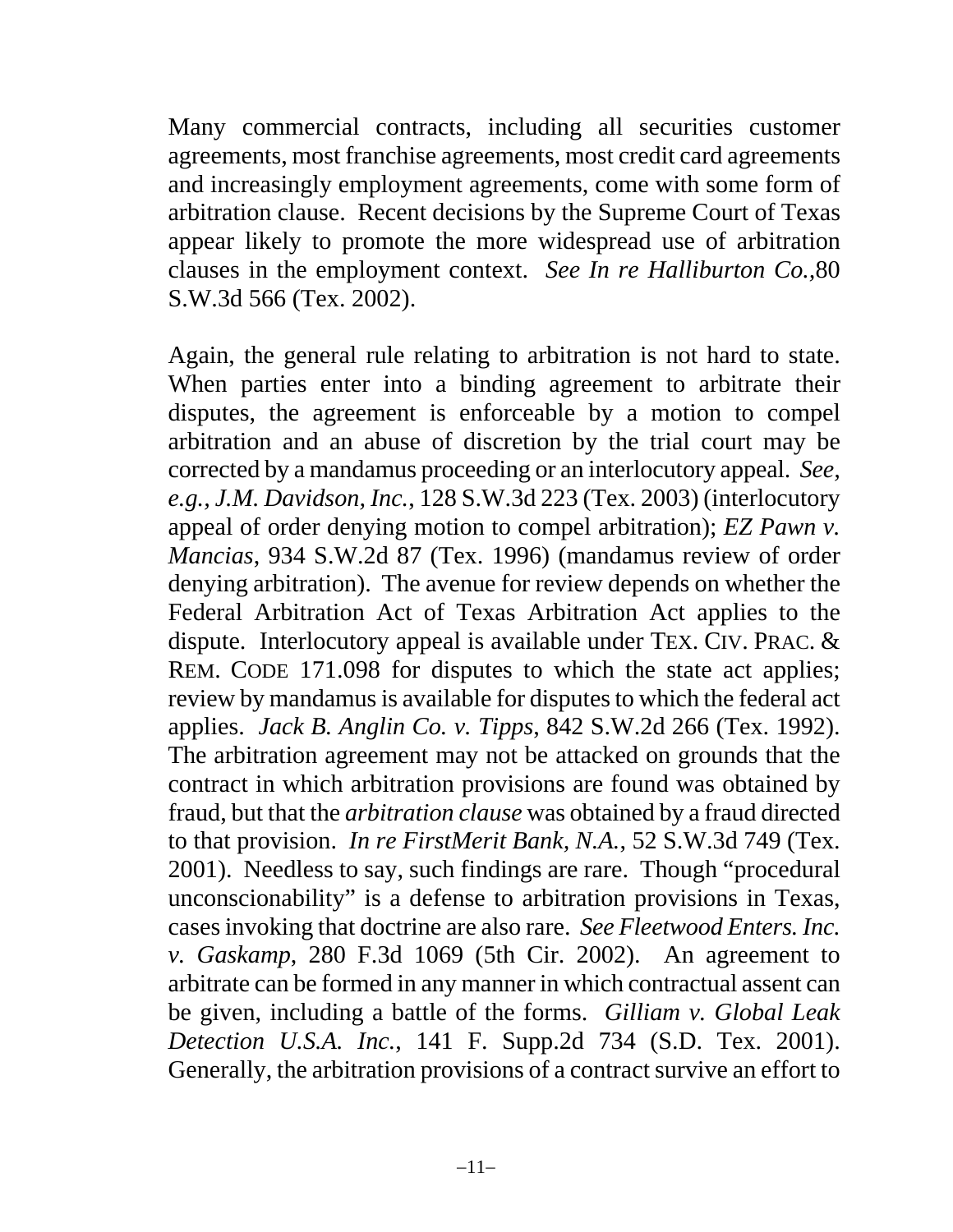terminate it. *Henry v. Gonzalez*, 18 S.W.3d 684 (Tex. App.—San Antonio 2000, pet. denied).

More difficult issues arise when (1) the arbitration agreement doesn't clearly cover all claims involved in a piece of litigation, (2) the arbitration agreement covers some, but not all, of the parties to litigation or (3) the advocate of arbitration has waited too long or used the judicial process to its advantage before invoking arbitration. In these circumstances, the general trend of the appellate decisions is to use the strong federal policy favoring arbitration to compel it under a finding of an "implied" agreement to arbitrate or similar judicial constructs. In each of these disputes, the courts are given wide discretion, with the clear leaning of appellate courts being in the direction of sustaining arbitration. *See, e.g., In re Koch Indus., Inc.*, 49 S.W.3d 439 (Tex. App.—San Antonio 2001, orig. proceeding) (affiliates of company signing arbitration agreement bound by it); *McMillan v. Computer Translation Sys. & Support, Inc.*, 66 S.W.3d 477 (Tex. App.—Dallas 2001, no pet.) (affiliate bound by agency status of arbitration agreement signator).

The courts treat waiver a bit differently. The key variable in determining whether a party has waived its right to arbitrate is not simply the passage of time, but whether the party enjoying the right to arbitrate has "affirmatively invoked the jurisdiction of the court." *Valero Refining Inc. v. M/T Lauberhorn*, 813 F.2d 60 (5th Cir. 1987). A litigant's application for preliminary injunctive relief or for prejudgment writs is usually insufficient to invoke the court's jurisdiction, but the continued use of discovery procedures not available in the applicable arbitration forum may be. *Id.; Hunt v. BP Exploration Co. (Libya) Ltd*., 580 F. Supp. 304 (N.D. Tex. 1984).

One major exception exists to compulsory arbitration; that exception is in the field of preliminary injunctive relief. Early decisions holding that the decision to arbitrate precluded preliminary injunctive relief have now been superseded. *Compare Merrill Lynch, Pierce, Fenner*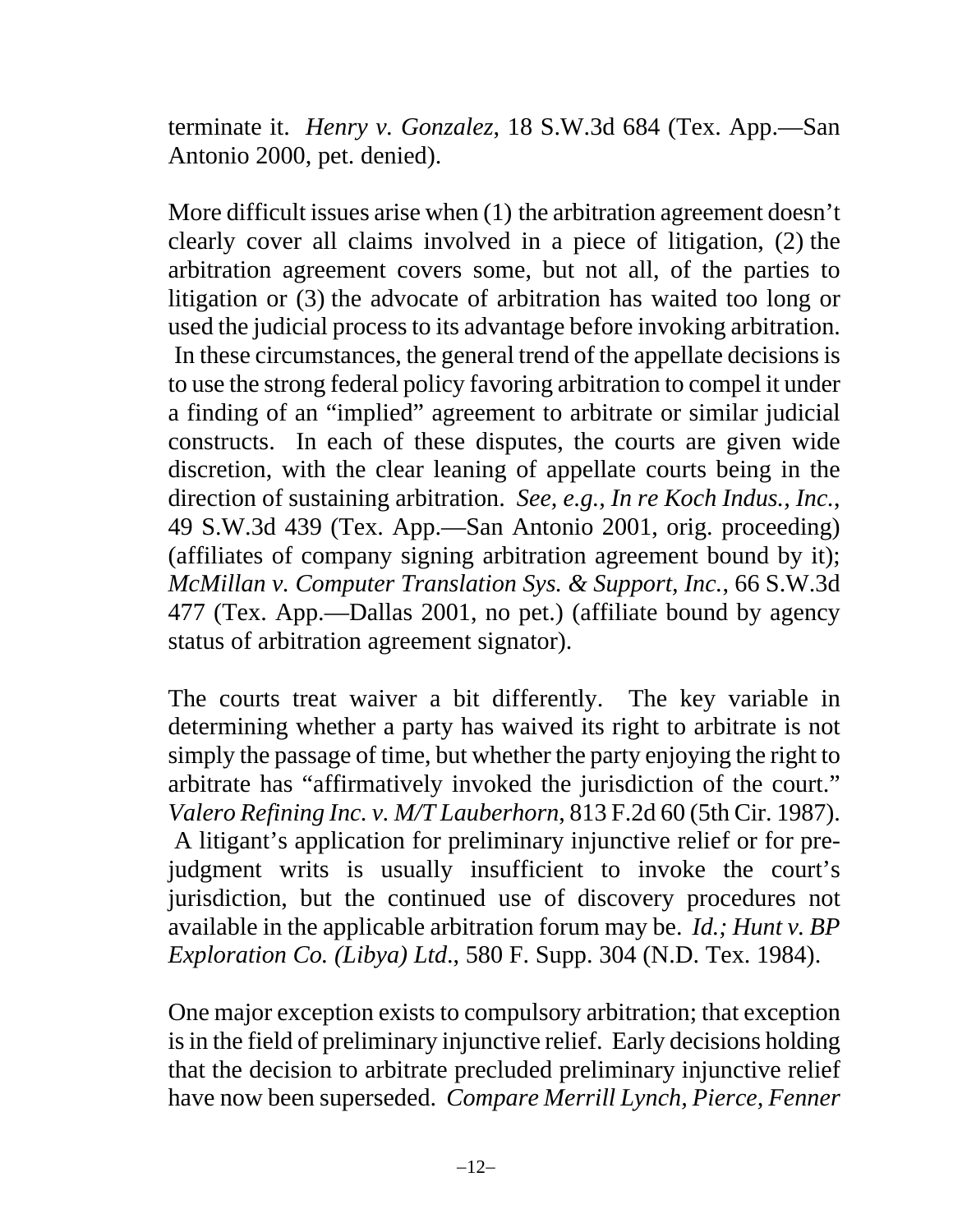*& Smith, Inc. v. McCollum*, 666 S.W.2d 604 (Tex. App.—Houston [14th Dist.] 1984, writ ref'd n.r.e.) (trial court correctly denied request for injunction without an evidentiary hearing); *Bumenthal v. Merrill Lynch, Pierce, Fenner & Smith, Inc.*, 910 F.2d 1049 (2nd Cir. 1990) (federal district court has power to grant preliminary injunctive relief pending arbitration). As a result, though arbitration may be obligatory, it is entirely possible that the direction of an arbitration may be heavily influenced by these preliminary proceedings.

# **III. Major procedural decisions likely to be encountered in large commercial cases other than forum selection.**

- A. Who's on first? Issues of standing.
	- 1. Questions regarding a party's standing to bring suit are increasingly being applied to dismiss significant cases. *See, e.g., Bland Indep. Sch. Dist. v. Blue*, 34 S.W.3d 547 (Tex. 2000); *TAC Realty, Inc. v. City of Bryan*, 126 S.W.3d 558 (Tex. App.—Houston [14th Dist.] 2003, pet. filed).
	- 2. A party has standing to bring suit when he or she is "personally aggrieved," that is, when he or she can show an actual or threatened injury such that he or she has a personal stake in the litigation. *M.D. Anderson Cancer Ctr. v. Novak*, 52 S.W.3d 704 (Tex. 2001); *Nootsie, Ltd. v. Williamson County Appraisal Dist.*, 925 S.W.2d 659, 661 (Tex. 1996).
	- 3. The best practice is to address the standing issue as soon as it is recognized. First, you'll potentially avoid two years of wasted time by all concerned. Second, some standing problems are curable by the intervention of real parties in interest. Unfortunately, the court often has to figure it out because the plaintiff may be ignorant of the issue or willing to take the risk and the defendant wants the limitations period to continue to roll.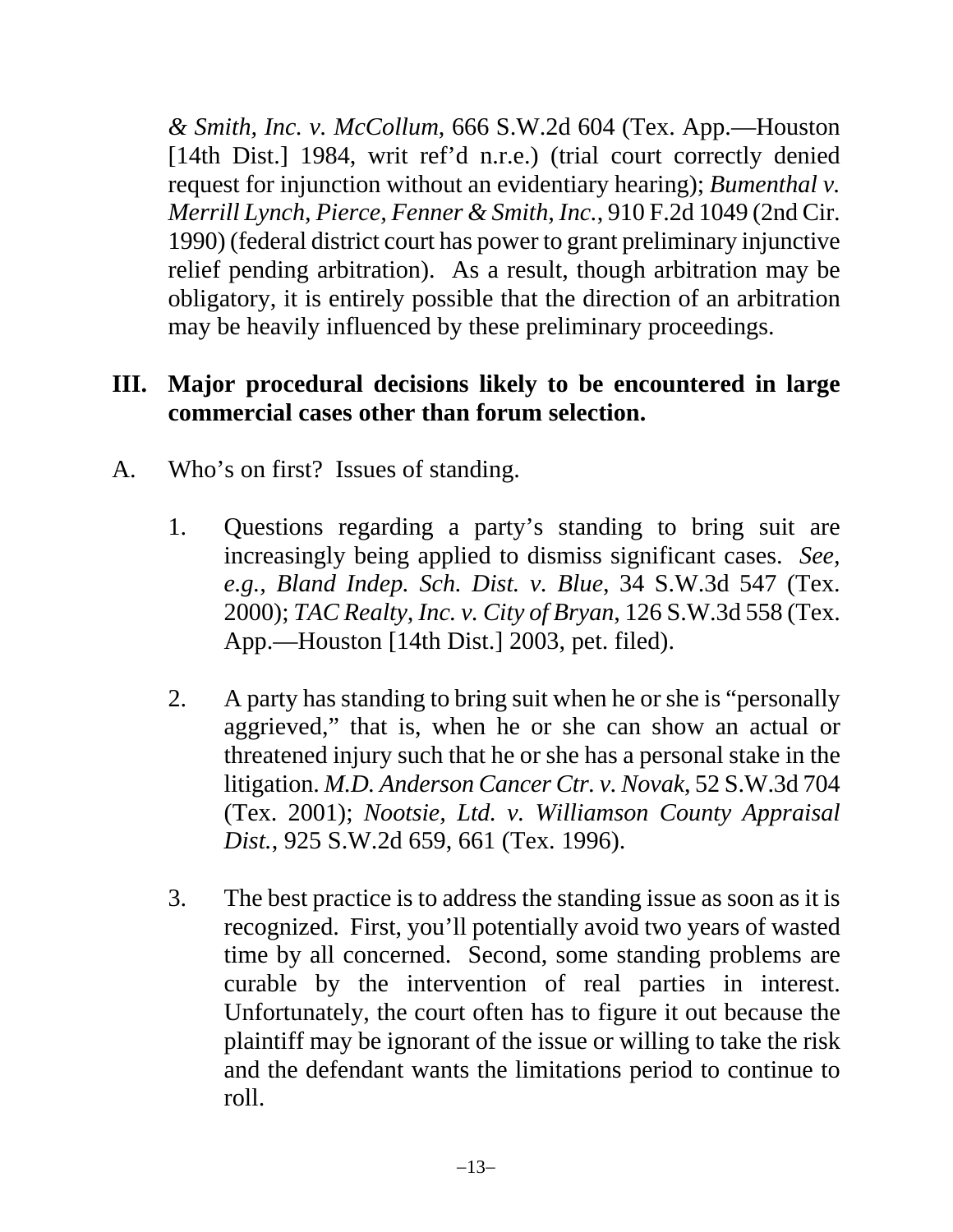B. Discovery, discovery, discovery.

My personal slant on this is: if in doubt, order production. I still think *Jampole v. Touchy*, 673 S.W.2d 569 (Tex. 1984), captures the spirit of the discovery rules. Having all the documents on the table is the only way to effectively resolve the case. Further, the costs of production, which are occasionally extreme, pale by comparison with the cost of the fees paid to attorneys who wander around in the case for many months without the documents necessary to finish it.

- 1. Hot-button issue #1: 'Tis/'taint disputes. These are frays in which the requesting party says it hasn't gotten production and the responding party says it has produced everything. How do you resolve this?
	- A. The duty is on the requesting party to convince the court that the document production is incomplete. *Chrysler Corp. v. Blackmon,* 841 S.W.2d 844 (Tex. 1992).
	- B. How can a movant do this? What are some things to look for in the proof?
		- 1. Partial production, where three out of five pages of a letter are produced.
		- 2. Are documents referenced but not produced? Documents produced say "the quarterly X report covers all this," but the quarterly reports are missing.
		- 3. Testimony of the witnesses (frequently former employees) that the documents really exist.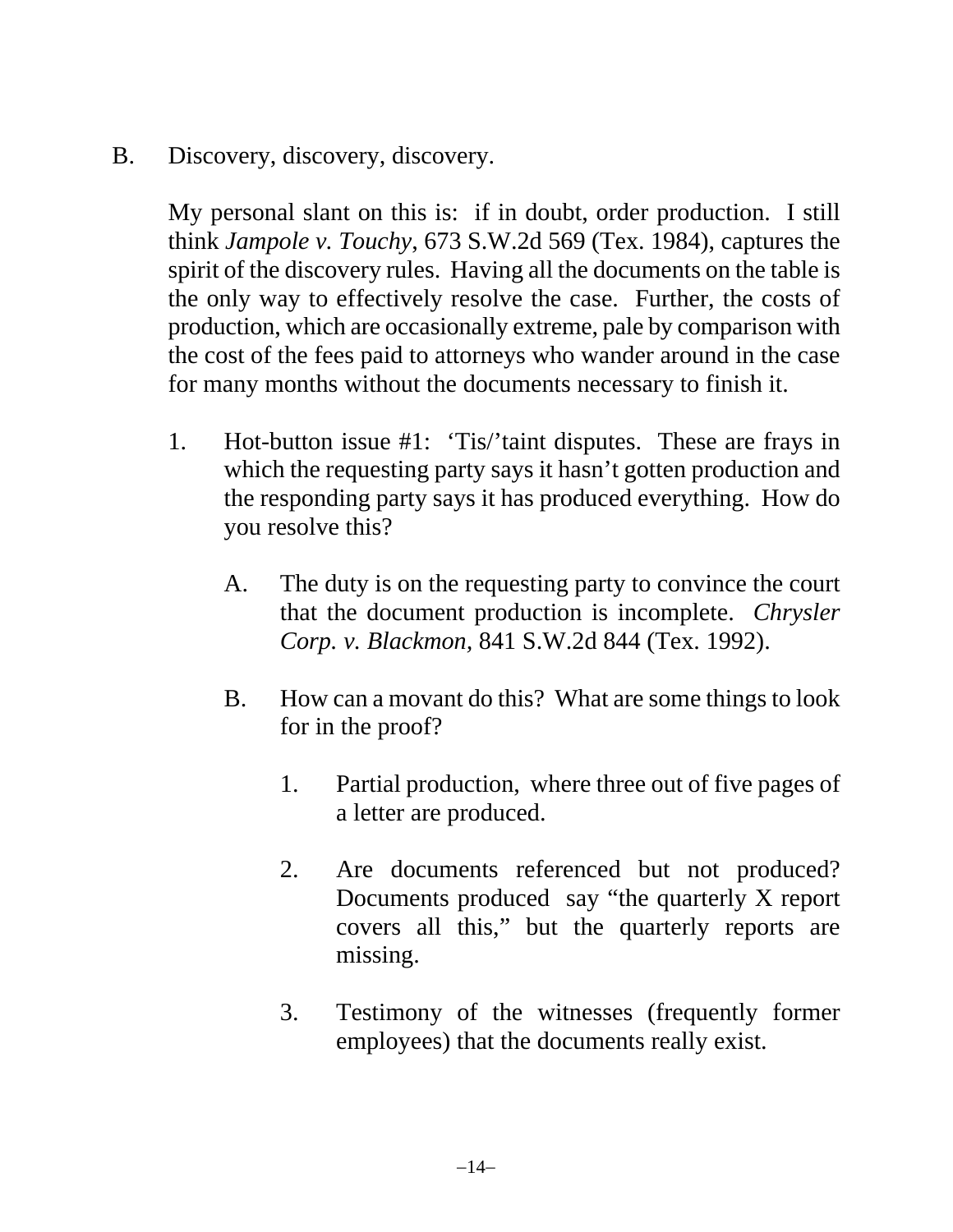- 4. Testimony that the searches conducted for documents have been insufficient or intentionally clipped.
- 5. Documents that should have been produced by a party showing up in third-party production.
- C. One key factor is the characteristic of the documents that have not been produced. Are they good for the party that should have produced them or bad for that party? If they are consistently bad, it is a strong indication of intentional concealment.
- D. The only thing the court cannot do is to permit one party to paw willy-nilly through the other's warehouse. *Dominguez v. Texaco*, 812 S.W.2d 451 (Tex. App.—San Antonio 1991).
- 2. Hot-button issue #2: Do I get my opposition's computers or back-up tapes?

The world has changed; almost every business produces and maintains data on a computer and perhaps on backed-up tapes as well. *See* Anthony J. Marchetta, *et al*.*, Electronic Data Production—Courts Begin to Set Parameters—Part I*, 12 The Metropolitan Corporate Counsel 1, 1(2004). The discovery rules recognize this fact. If a party requesting documents specifically requests production of "electronic or magnetic data" and specifies the form for production, the responding party "must produce the electronic or magnetic data that is responsive to the request and is reasonably available to the responding party in its ordinary course of business." TEX. R. CIV. P. 196.4. It is expensive to strip computers of their data so the willingness to spend the \$10,000 to \$20,000 to get a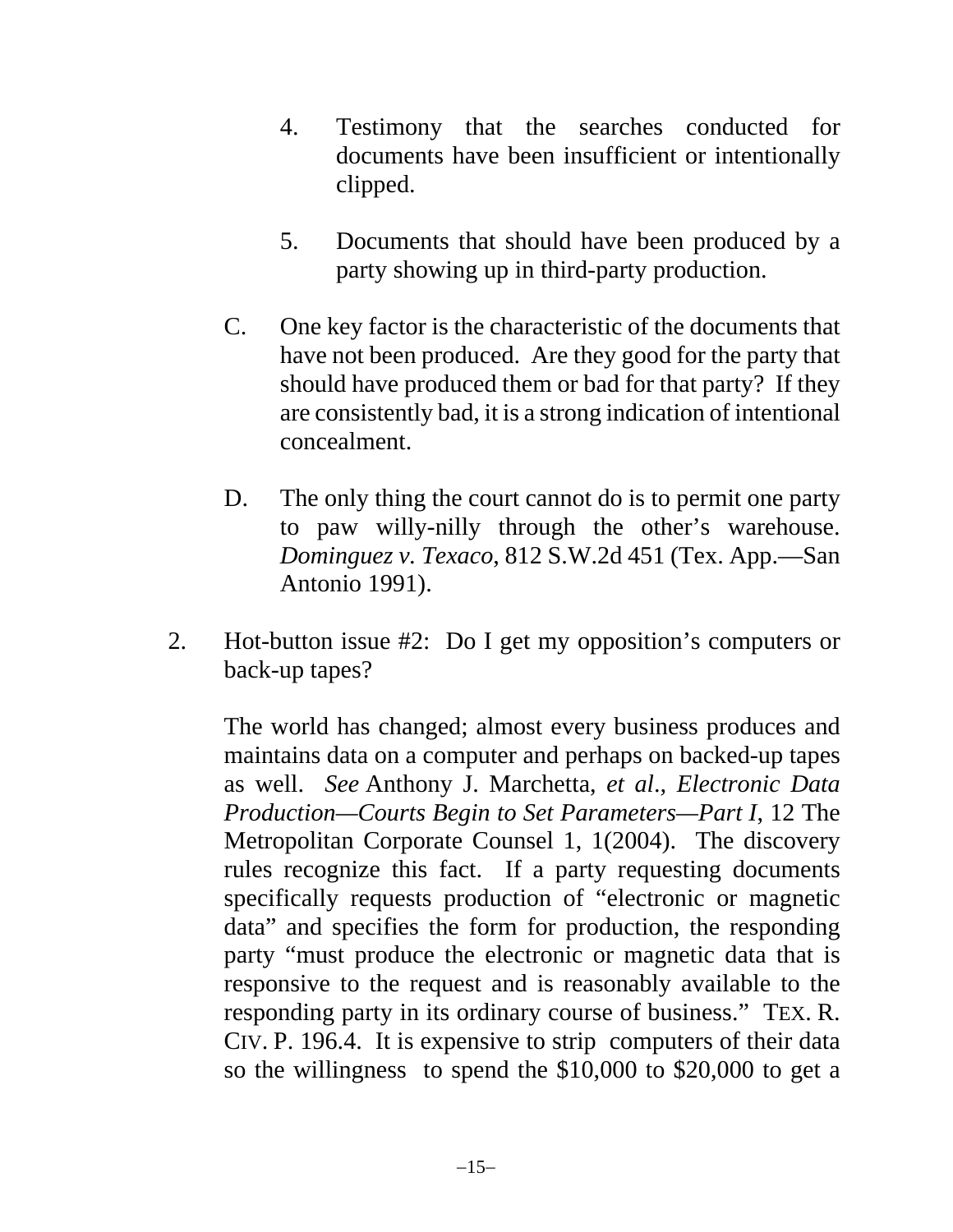hard drive copied and analyzed is a sign of more than passing interest.

- A. Computer records, including "deleted" documents are discoverable documents on their own. *Simon Property Group, L.P. v. mySimon, Inc.*, 194 F.R.D. 639 (S.D. Ind. 2000). Deleted files may be available in back—up tapes or on a computer's hard drive. *See Kleiner v. Burns*, No. 00—2160—JWL, 2000 WL 1909470 (W.D. Kan. Dec. 15, 2000) (discussing sources for deleted documents).
- B. Characteristics of the computer may themselves be probative of issues in a case.
	- 1. Trade secret case, documents copied by employee onto mobile medium.
	- 2. Use of zip drive to obtain large amounts of data for no purpose or immediately before departure of a competitor.
	- 3. Time of deletion of documents (after demand? after meeting with offended party?)
	- 4. Use of software unrelated to the employee's position.
	- 5. Revelations of prior drafts revealing knowledge of claims or facts supporting estoppel.
- 3. Hot-button issue #3: Attorney-client privilege exceptions that really matter.

Fewer than 1 in 5 of our cases involve major issues of attorneyclient privilege. Even amongst those cases, very rarely do we encounter decisions in which key attorney-client-privileged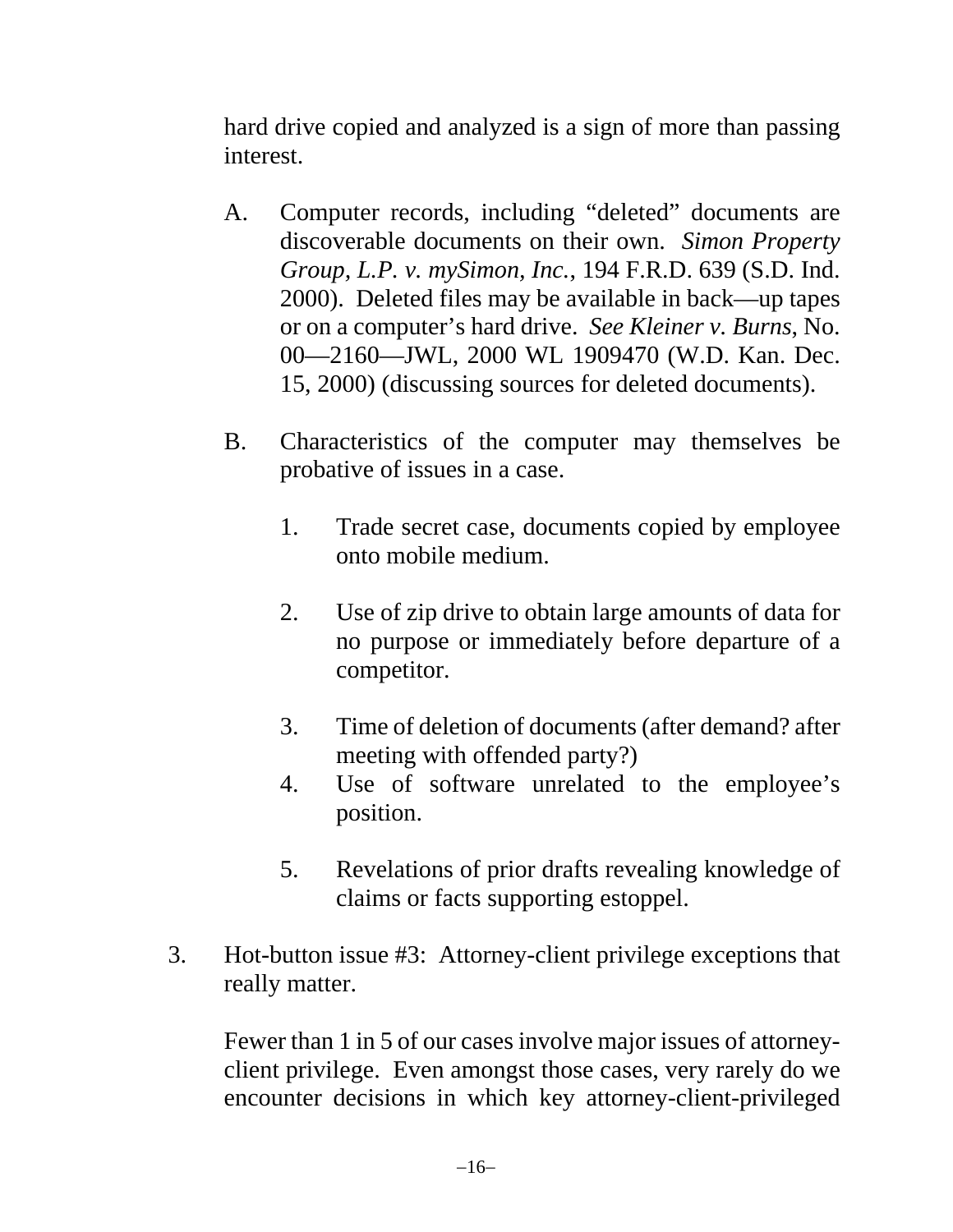materials are produced. Here are some exceptions, the characteristic of which helps explain also why production in these cases may be outcome-determinative. Either, knew of a fact at a specific time, relied upon an attorney rather than the defendant or "blew through" the red light presented by the attorney's advice.

This is not a discussion of standard non-privileged items such as: (a) retention agreements and billing records, *In re Grand Jury Proceedings*, 33 F.3d 342, 353—54 (4th Cir. 1994); *see Borden, Inc. v. Valdez*, 773 S.W.2d 718, 721 (Tex. App.— Corpus Christi 1989, orig. proceeding) (terms and conditions of attorney's employment are not confidential); *Duval County Ranch Co. v. Alamo Lumber Co.*, 663 S.W.2d 627, 634 (Tex. App.—Amarillo 1983, writ ref'd n.r.e.) (same); (b) underlying documents delivered to an attorney or which an attorney happens to possess, *Methodist Home v. Marshall*, 830 S.W.2d 220 (Tex. App.—Dallas 1992, orig. proceeding); or (c) business or non-legal advice by the attorney, *State v. Delany*, No. 14—03—00052—CV, 2004 WL 503632 (Tex. App.—Houston [14th Dist.] Mar. 16, 2004, no pet. H.). It is not that these issues are unimportant but rather that they are usually not outcome-determinative. Documents that end up being produced under one of these exceptions usually duplicate or supplement proof that the producing party has already provided to the opposition.

- A. Our experience is that what would otherwise be attorneyclient-privileged items may become outcomedeterminative when the attorney violates the "Eldridge Cleaver" rule and is part of the problem, not the solution. Some examples:
	- 1. In-house counsel knows of new employee's noncompete, advises him it is unenforceable and to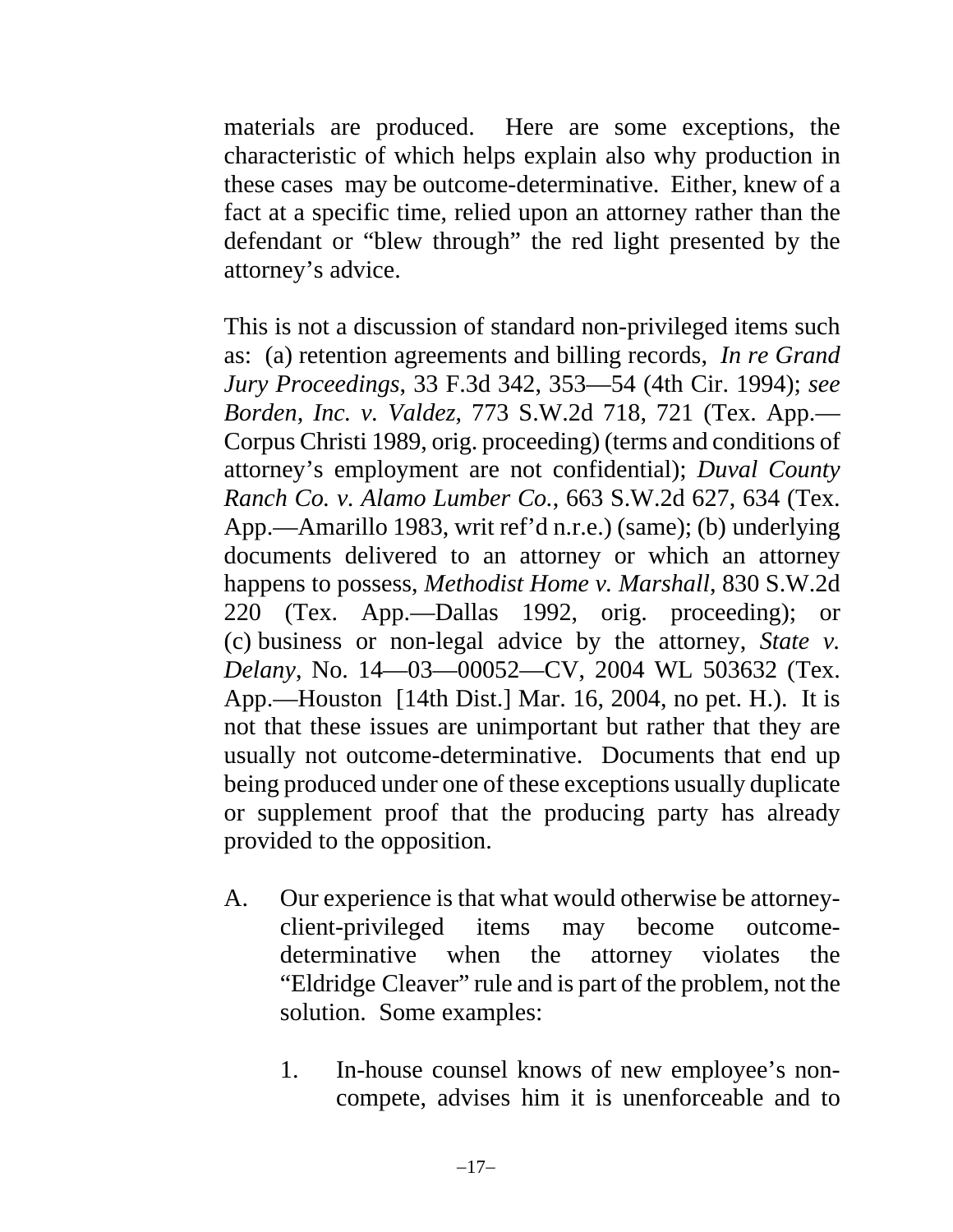ignore it. The company then hires the employee to work in direct competition to his former employer.

- 2. Attorney advises trustee that it is fine for trustee to use estate funds to invest in trustee's closely-held corporation because the connection was (1) disclosed and (2) entirely fair.
- B. Attacks on privilege in these contexts generally fall into one of three categories: (1) the crime and fraud exception, (2) the offensive use exception and (3) the "she's my lawyer" exception.
	- 1. Crime and fraud. TEX. R. EVID.(d)(3); *Warrantech Corp. v. Computer Adapters Servs., Inc.*, 134 S.W.3d 516 (Tex. App.—Fort Worth 2004, no pet.). The exception "applies only if a prima facie case is made of contemplated fraud" and there is "a relationship between the document for which the privilege is challenged and the prima facie proof offered." *Granada Corp. v. First Court of Appeals*, 844 S.W.2d 223, 227 (Tex. 1992). Under federal court decisions, the party who relies on the other wise privileged evidence must establish "'a prima facie case that the attorney—client relationship was intended to further criminal or fraudulent activity.'" *United States v. Edwards* 303 F.3d 606, 618 (5th Cir. 2002), *cert. denied*, 437 U.S. 1192, 1240 (2003).

Revelation of these kinds of attorney-clientprivileged materials is usually critical because their volatility has two effects. First, the advice is itself likely to inflame a jury because of their inherent dislike and distrust of attorneys. Second, if the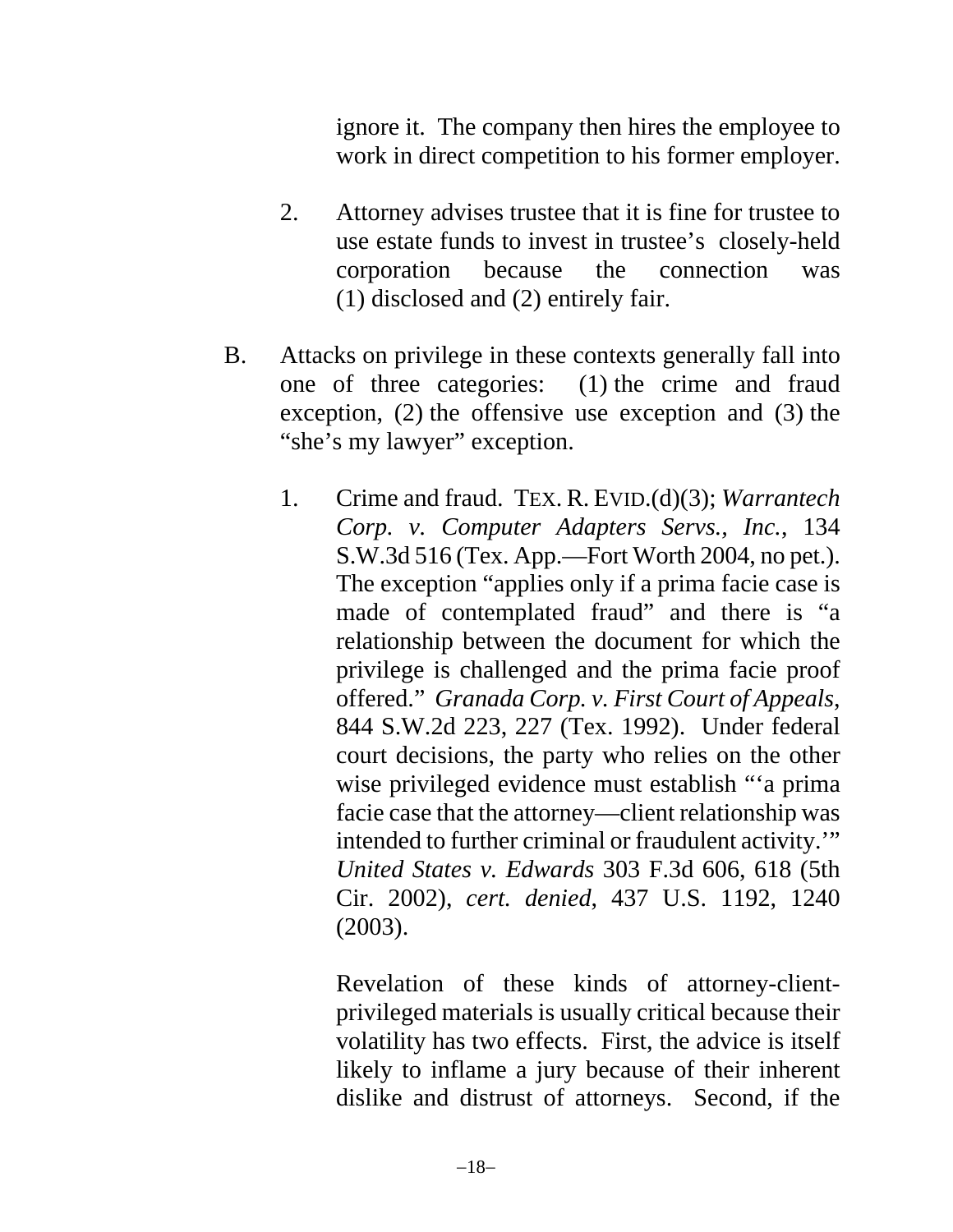attorney is in-house and still involved in the case, the matter takes on a "third rail" quality that may result in one of two polar extreme responses immediate settlement or further entrenchment.

2. Offensive use — *Ginsberg v. Fifth Court of Appeals*, 686 S.W.2d 105 (Tex. 1985) as refined by *Republic Ins. Co. v. Davis*, 856 S.W.2d 158 (Tex. 1993). A waiver based on offensive use of information is based on the principle that one cannot seek affirmative relief on the one hand and "with the other lower an iron curtain of silence against otherwise pertinent and proper questions which may have a bearing" upon the right to maintain the action. *Ginsberg*, 686 S.W.2d at 108. In *Republic Insurance*, the supreme court concluded that the principle applies to waiver of the attorney—client privilege when "it is being uses as a sword rather than a shield" if the following criteria are satisfied. 856 S.W.2d at 163.

The criteria are: "First, before a waiver may be found the party asserting the privilege must seek affirmative relief. Second, the privileged information sought must be such that, if believed by the fact finder, in all probability it would be outcome determinative of the cause of action asserted. Mere relevance is insufficient. A contradiction in position without more is insufficient. The confidential communication must go to the very heart of the affirmative relief sought. Third, disclosure of the confidential communication must be the only means by which the aggrieved party may obtain the evidence." *Id.*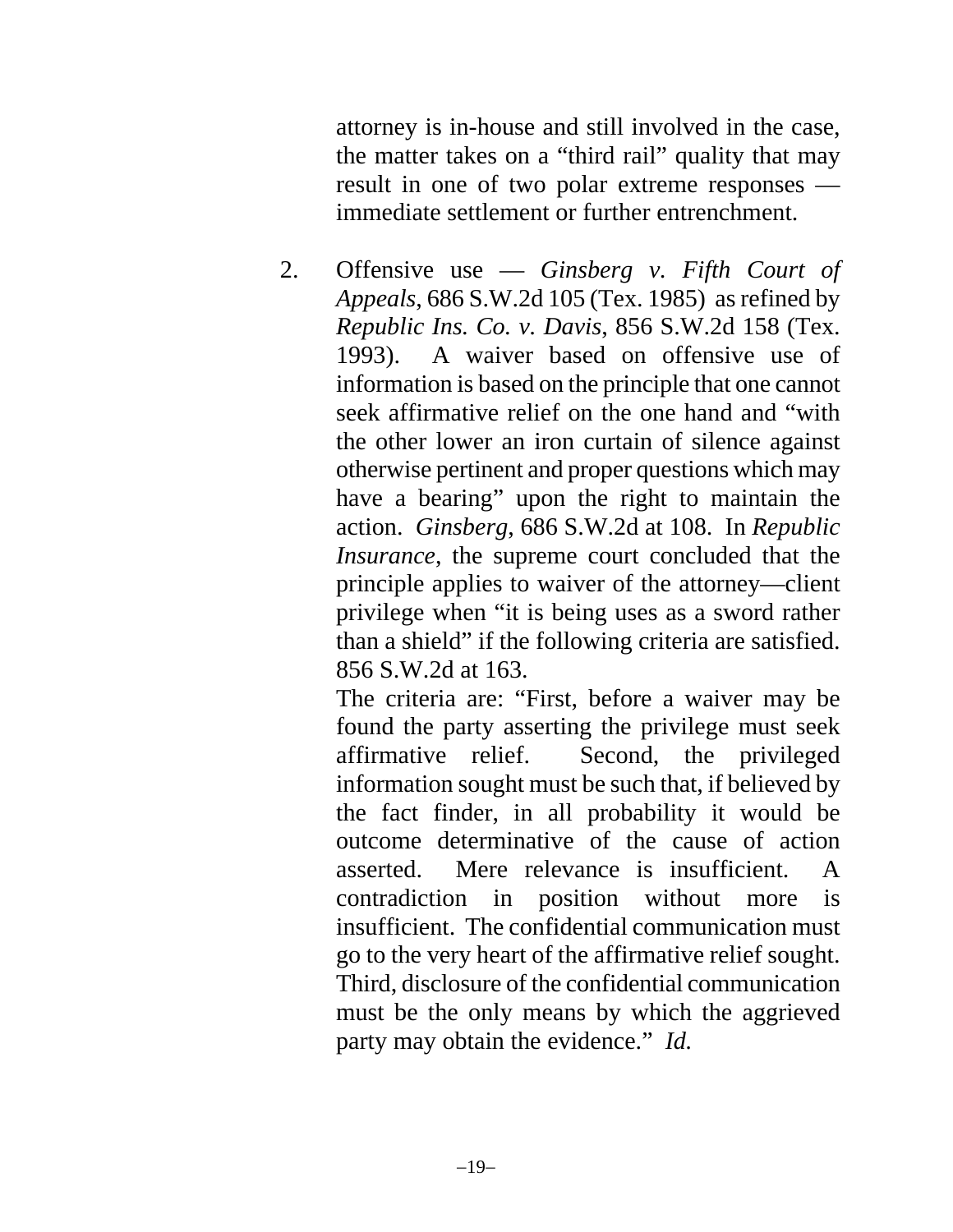The difficult questions are two and three. Certainly the doctrine of waiver of the privilege through offensive use is more restrictive than was previously the case. Here are some examples of cases where the material was viewed as outcome determinative.

- A. Where the plaintiff asserts a fraud claim and the attorney's advice is directly pertinent to whether the plaintiff relied on his lawyers instead of his accountants, reliance occurred. *Westheimer v. Tennant*, 831 S.W.2d 880 (Tex. App.—Houston [14th Dist.] 1992, orig. proceeding). *See Republic Ins. Co.*, 856 at 162 n.6 (noting that court denies the mandamus proceeding in *Westheimer*).
- B. Where the plaintiff claims he was induced by fraudulent concealment to delay the filing of suit, but consulted an attorney about litigation well before limitations ran. *Conkling v. Turner*, 883 F.2d 431 (5th Cir. 1989).
- C. Where you won't get it is when the request is clearly pretextual  $-$  i.e., I need the documents to question a witness' credibility. *See, e.g., Warrantech Corp. v. Computer Adapters Servs., Inc.*, 134 S.W.3d 516 (Tex. App.—Fort Worth 2004, pet. dism'd).
- 3. "But she's my lawyer" joint representation and representation of closely-held or parallel interests. It is useful to contrast *Garner v. Wolfinbarger*, 430 F.2d 1093 (5th Cir. 1970) with *Huie v. DeShazo*, 922 S.W.2d 920 (Tex. 1996). *Garner* holds that where counsel represents an entity, typically the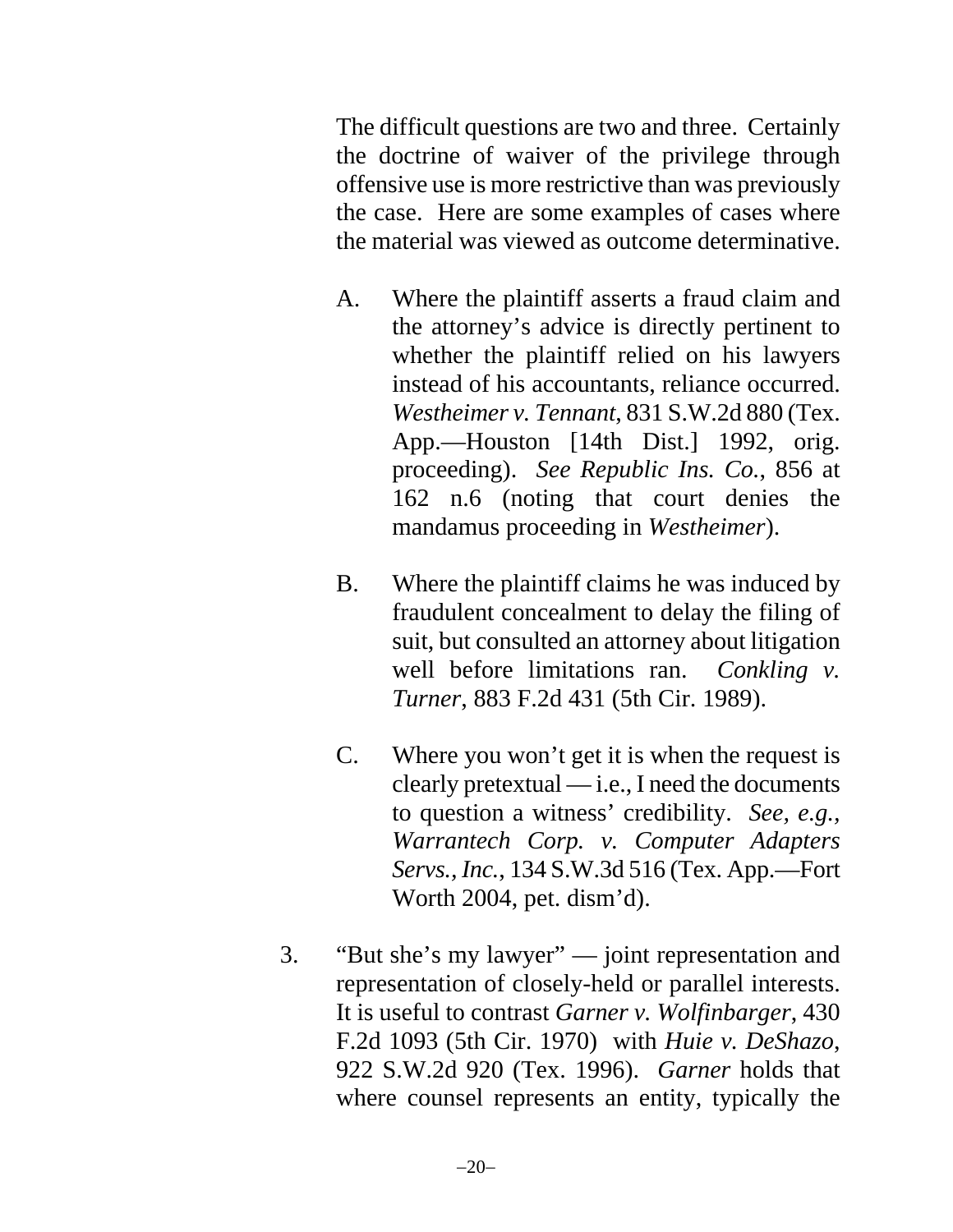management of a corporation, she cannot shield her advice to the corporation from the beneficiaries of that management's interests — the shareholders in all circumstances. The court adopts a multi—part test to determine whether the shareholder seeking the communication represents a sufficiently serious interest to obtain the communication. *Huie v. DeShazo*, on the other hand, holds that the trustee of a trust and his counsel may assert an attorney-client privilege *against* the beneficiaries, but does not seem to address itself to whether beneficiaries can ever obtain access to the information sought under a balancing test.

The Supreme Court of Texas might well have believed that it was doing attorneys a favor in maintaining its strict privity rules in the context of attorney-client communications. I believe plaintiffs may react to the rule by increasingly naming "related" counsel in suits against fiduciaries under the "aiding and abetting" theories. *See, e.g., Kinzbach Tool Co. v. Corbett—Wallace Corp.*, 160 S.W.2d 509 (Tex. 1942). There is a serious question whether the current Texas Supreme Court will permit such suits in light of its fairly narrow interpretation of aider and abettor liability under the Texas Blue Sky statutes and unwillingness to find "new" causes of action generally. *See Insurance Co. of N. Am. v. Morris*, 981 S.W.2d 667 (Tex. 1998), and *Trevino v. Ortega*, 969 S.W.2d 950 (Tex. 1997) (no cause of action for negligent or willful spoliation).

#### **IV. Major substantive issues likely to prove outcome-determinative.**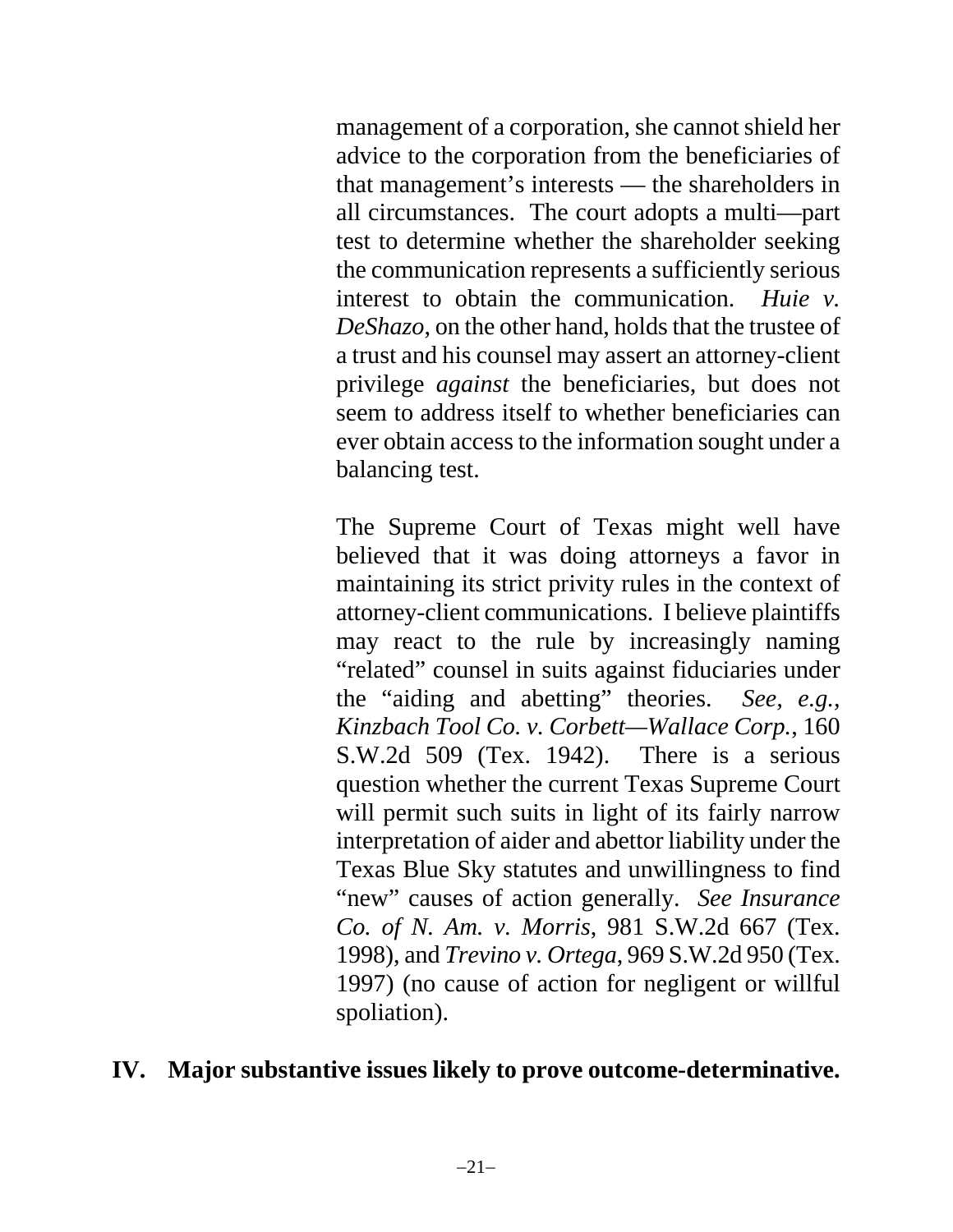- A. Contract cases: Is the key provision of the contract ambiguous?
	- 1. The existence of ambiguity is for the court. *J.M. Davidson, Inc. v. Webster*, 128 S.W.3d 223 (Tex. 2003); *Coker v. Coker*, 650 S.W.2d 391 (Tex. 1983). If the contract is ambiguous, then interpretations of key provisions will likely create jury questions (with or without instructions). If the contract language is unambiguous, then if the provision in question precludes claims made in the case, it will give rise to a summary judgment.
	- 2. How do you determine legal ambiguity? Ultimately, it is a judgment call and the one place in Texas law where trial court almost gets to apply the "objective juror" standard used in federal motions for summary judgment. For ambiguity to exist, the pertinent language must be subject to two reasonable constructions. *J.M. Davidson*, 128 S.W.3d at 223. The ambiguity can either be patent (evident on the face of the document) or "latent" (not evident, but when the entire document is read, an internal inconsistency is created). *Nat'l Union Fire Ins. Co. v. CBI Indus., Inc.*, 907 S.W.2d 517 (Tex. 1995). The single most helpful litmus test I've run across to decide if an "alternative" interpretation of contractual language is reasonable is whether the interpretation offered by a party renders part of the contract meaningless.
	- 3. It is unclear how courts are to use the panoply of "helpful" interpretative rules supplied by the courts of appeal. The rules run the gamut and generally constitute the lone remaining touch with Latin that the law still enjoys. *See Hussong v. Schwan's Sales Enters., Inc.*, 896 S.W.2d 320 (Tex. App.—1995, no writ). Doctrines like *contra proferenda, ejusdem generis, expressio unius est exclusio ulterious* appear to be resultoriented conveniences that allow courts to reach outcomes and feel good about having done so.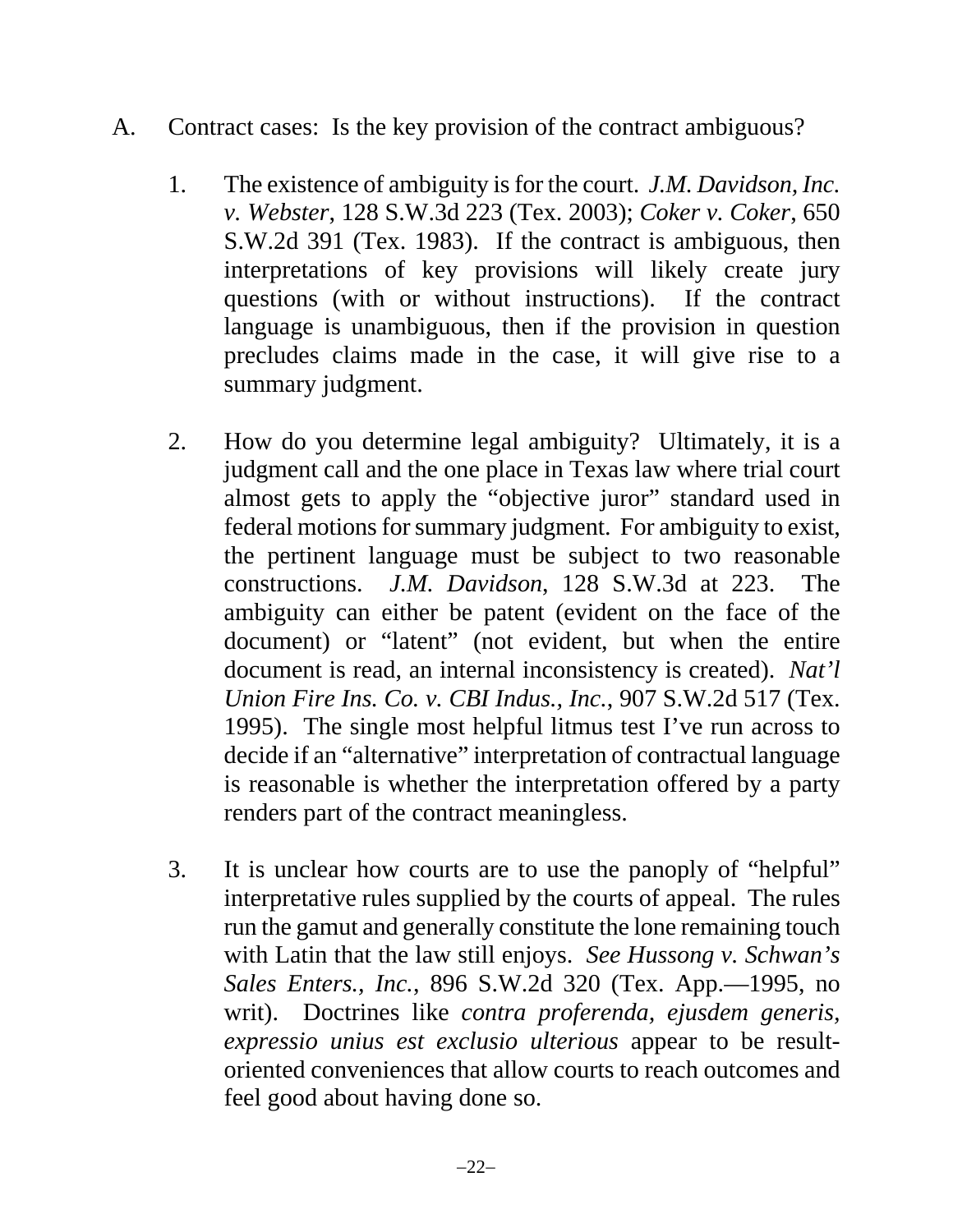- B. Contract/Tort cases: Are potential case-killing provisions applicable and enforceable?
	- 1. Damage limitations provisions.

The following is an example of a loss limitation provision:

APS IS NOT AN INSURER; LIQUIDATED DAMAGES; LIMITATION OF LIABILITY: It is understood and agreed: . . .

Subscriber understands and agrees that if APS should be found liable for loss or damage . . .APS's liability shall be limited to a sum equal to the total of six (6) monthly payments or Two Hundred Fifty (\$250.00) Dollars, whichever is the lesser, as liquidated damages and not as a penalty and this liability shall be exclusive; that APS shall not be liable for consequential or incidental damages except to the extent of the liquidated damages herein provided; and that the provisions of this section shall apply if loss or damage, irrespective of cause or origin, results directly or indirectly to persons or property, from performance or nonperformance of the obligations imposed by this contract, or from negligence, active or otherwise, of APS, its agents, servants, assigns or employees.

*Fox Elec. Co., Inc. v. Tone Guard Sec*., *Inc.*, 861 S.W.2d 79, 81 (Tex. App.—Fort Worth 1993, no writ). A number of issues will determine whether such a provision will be controlling in a case before you.

A. Was the contract formed? The Uniform Commercial Code, TEX. BUS. & COM. CODE § 2.207 governs a "battle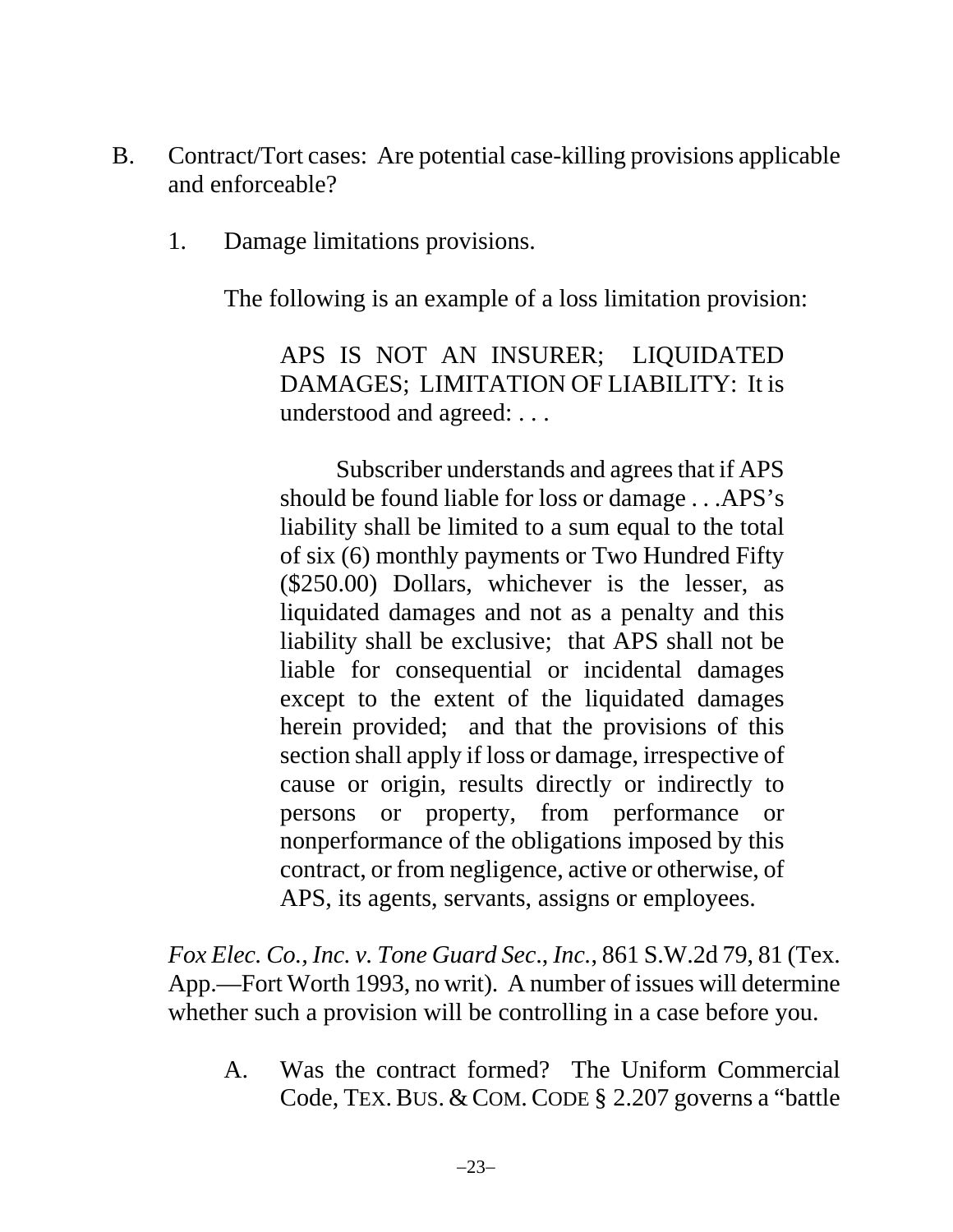of the forms" when parties have exchanged written documents that vary. One party may accept the other party's offer although the acceptance contains alterations or additions.

- B. A second question is whether the damages are truly consequential so as to be barred by the applicable language. *Mead v. Johnson Group, Inc.*, 615 S.W.2d 685 (Tex. 1981) (holding that lost credit reputation was a direct loss arising from a contract for the sale of a business, not a "consequential" loss).
- C. A third issue is whether damage provisions defeat the entire purpose of the contract? If they do, they are invalid. *See, e.g.*, Uniform Commercial Code, TEX. BUS. & COM. CODE § 2.719.
- D. Is there a charge of fraud in the inducement which might go to the entire contract and permit the recovery of reliance-based damages? In *Formosa Plastics Corp. v. Presidio Engineers & Contractors, Inc.*, 960 S.W.2d 41 (Tex. 1998), the supreme court clarified that "tort damages are recoverable for a fraudulent inducement claim irrespective of whether the fraudulent representations are later subsumed in a contract or whether the plaintiff only suffers an economic loss related to the subject matter of the contract." These damages may include "reliance damages that are to reimburse the plaintiff for expenditures made toward execution of the contract. *Foley v. Parlier*, 68 S.W.3d 870 (Tex. App.— Fort Worth 2002, no pet.)
- 2. Do I have an enforceable contract or unenforceable letter of intent? *See Murphy v. Seabarge, Ltd.*, 868 S.W.2d 929, 933 (Tex. App.—Houston [14th Dist.] 1994, writ denied).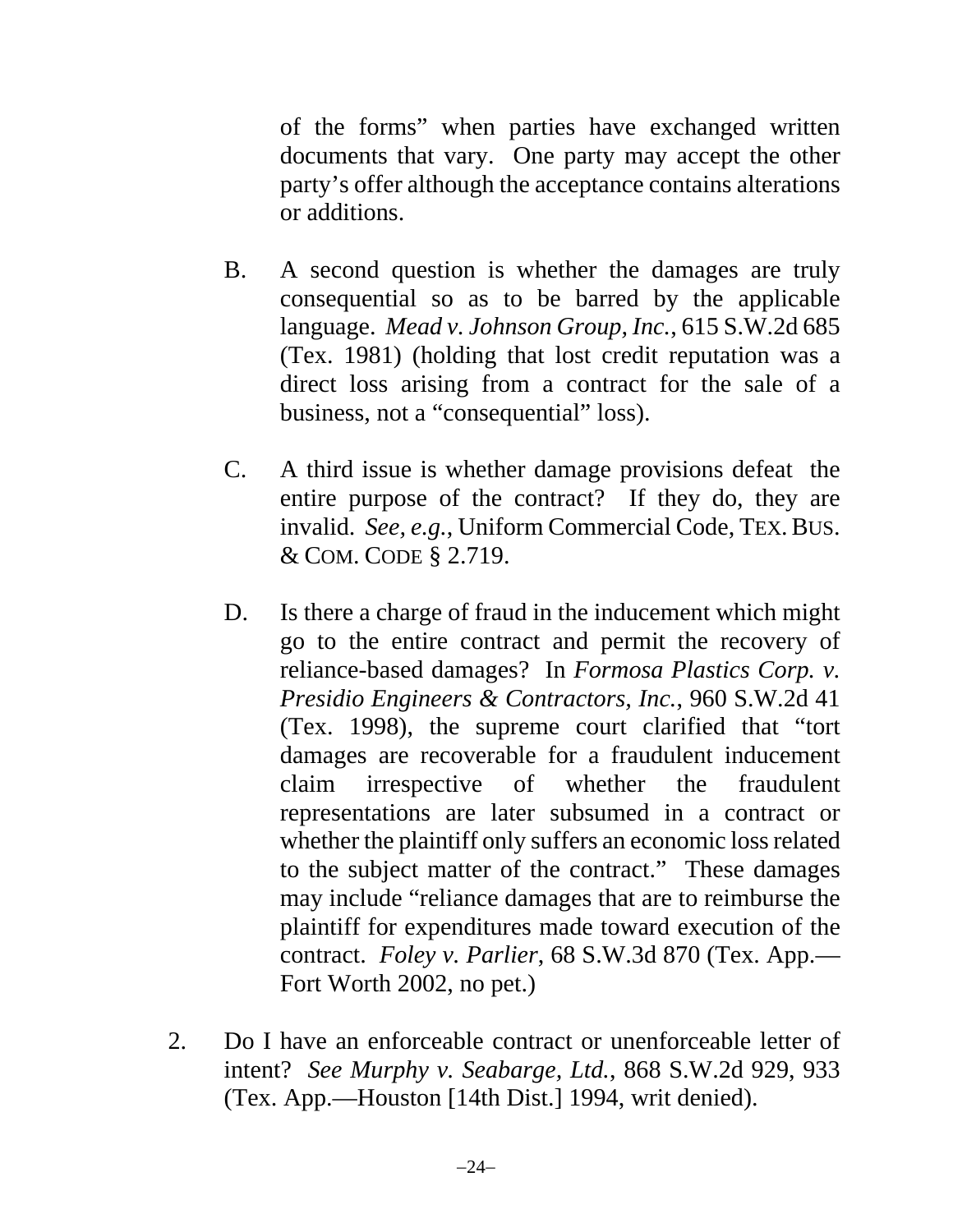Letters of intent are utilized in a number of businesses, but most commonly in the financial and mergers and acquisitions field and often look like this:

15. Binding Effect. This Letter Agreement constitutes a summary of the principal terms and conditions of the understanding which has been reached regarding the sale of certain assets to Purchaser [ICO]. It does not address all of the terms and conditions which the parties must agree upon to become binding and consummated. The Purchaser, however, does intend to move forward with its due diligence and expects to expend considerable sums to review the Sellers' Business. In consideration therefor, the parties have agreed to make certain covenants of this letter binding upon the parties notwithstanding the fact that not all details of the transactions have been agreed upon. Accordingly, it is understood and agreed that this letter is an expression of the parties' mutual intent and is not binding upon them except for the provisions of paragraphs  $(4)$ ,  $(7)$ ,  $(9)$ ,  $(10)$ ,  $(11)$ , (12), (13), and (14) hereof.

*John Wood Group USA, Inc. v. ICO, Inc.*, 26 S.W.3d 12, 15 (Tex. App.—Houston [1st Dist.] 2000, pet. denied).

The trial court's difficulty occurs when a party walks away from the transaction and the other sues for breach of contract or even fraud. The trial court faces two difficult issues: (1) whether or not the negotiations of the parties reached the stage where their promises constituted enforceable agreements and (2) if not, can the language of the letter of intent govern non-contractual claims?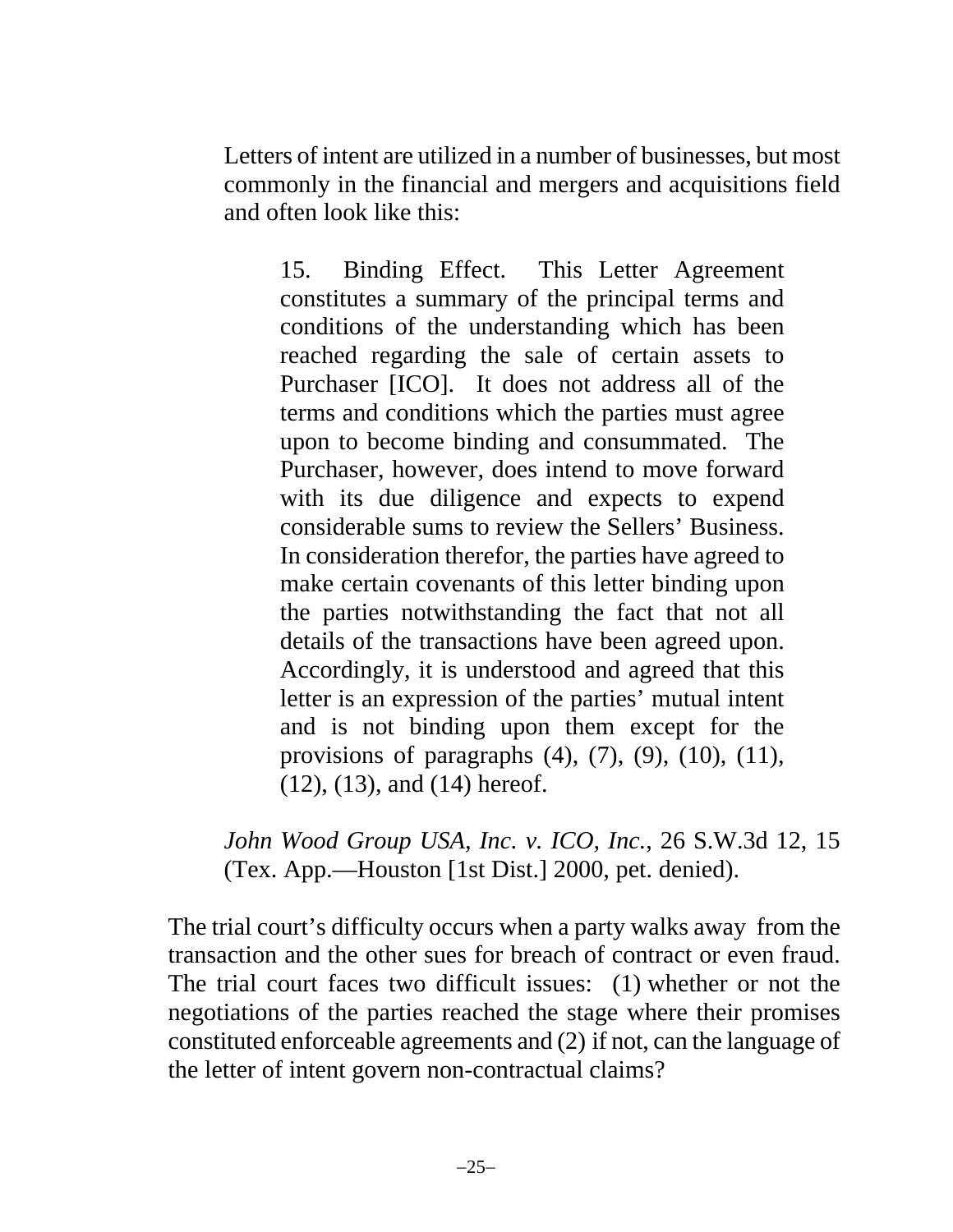The difficulty of handling these legal questions is worsened by factual issues that consistently arise. Extrinsic evidence surrounding the letter of intent will often augment the LOI or even contradict the language stating that it is not yet a deal. In their enthusiasm for the transaction, parties frequently loosely refer to the LOI as their "deal" or even their "contract." Additionally, parties may begin to perform certain aspects leading to the conclusion that they believed a deal to be in place.

Nonetheless, the general rule is that such provisions are controlling and continue to control the outcome of the matter even vis-à-vis events occurring subsequent to execution of the LOI.

3. Dispositive Agency appointments.

Contracts will occasionally irrevocably appoint an agent for some purpose — certifying that construction is complete or that the conditions for a letter of credit have been met. One example of this contractual language was found in the buy-back provision of a client's corporate by-laws:

[T]he total purchase price per Share of the Shares transferred pursuant to this Agreement shall be determined by . . . Hodgson, C.P.A., . . .using such methods of evaluation, and taking into consideration such factors, as he deems, in his sole and absolute discretion, appropriate. Mr. Hodgson's determination and valuation shall be final and binding upon all of the parties to this Agreement.

The cases treat these appointments much like the appointment of an arbitrator for the resolution of a case. Once the agent begins his work, the result is conclusive unless some form of corruption of the appointee is involved.

4. Internal statute of limitations provisions.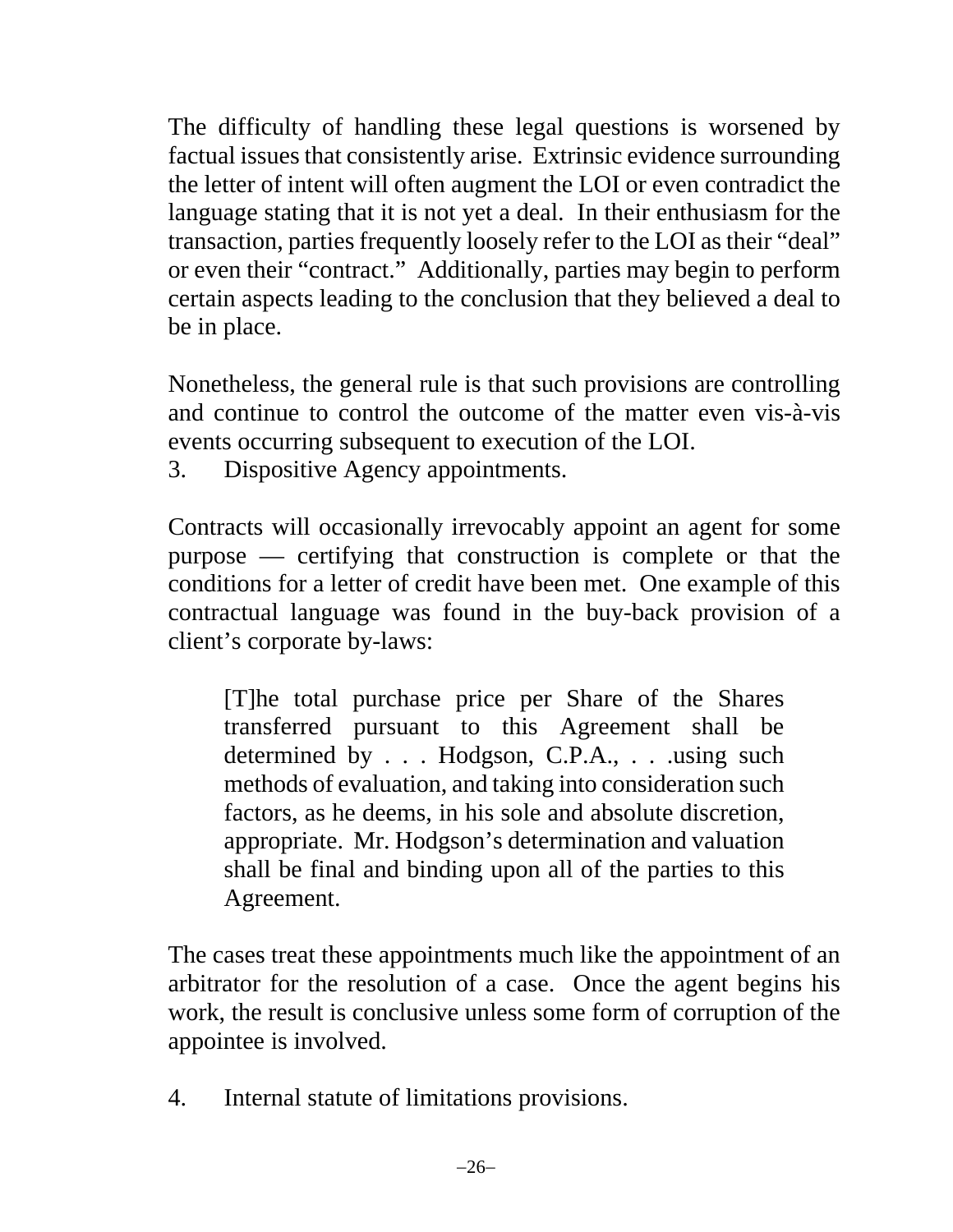The accounting procedures for a model joint operating agreement provide an example of internal statutes of limitation:

Payment of any such bills shall not prejudice the right of any Non-Operator to protest or question the correctness thereof: provided, however, all bills and statements rendered to Non-Operators by Operator during any calendar year shall conclusively be presumed to be true and correct after twenty-four (24) months following the end of any such calendar year, unless within the said twenty-four (24) month period a Non-Operator takes written exception thereto and makes claim on Operator for adjustment.

*Exxon Corp. v. Crosby—Miss. Resources*, *Ltd.* 40 F.3d 1474, 1476 (5th Cir. 1995) (quoting Council of Petroleum Accountants Societies Accounting Procedure Joint Operations). Generally these provisions are controlling absent proof of a defense such as estoppel of fraudulent concealment. *See, e.g., Exxon Corp.*, 40 S.W.3d at 1485 (concluding that provision creates a conclusive presumption upon failure to except to statements within the applicable time period); *Calpetco 1981 v. Marshall Exploration, Inc.*, 989 F.2d 1408 (5th Cir. 1993) (stating that accounting procedures bound non—operator party unless exception taken and claim made within applicable time period).

5. Standard of care provisions.

[Operator] . . . shall conduct and direct and have full control of all operations on the Contract Area as permitted and required by, and within the limits of, this agreement. It shall conduct all such operations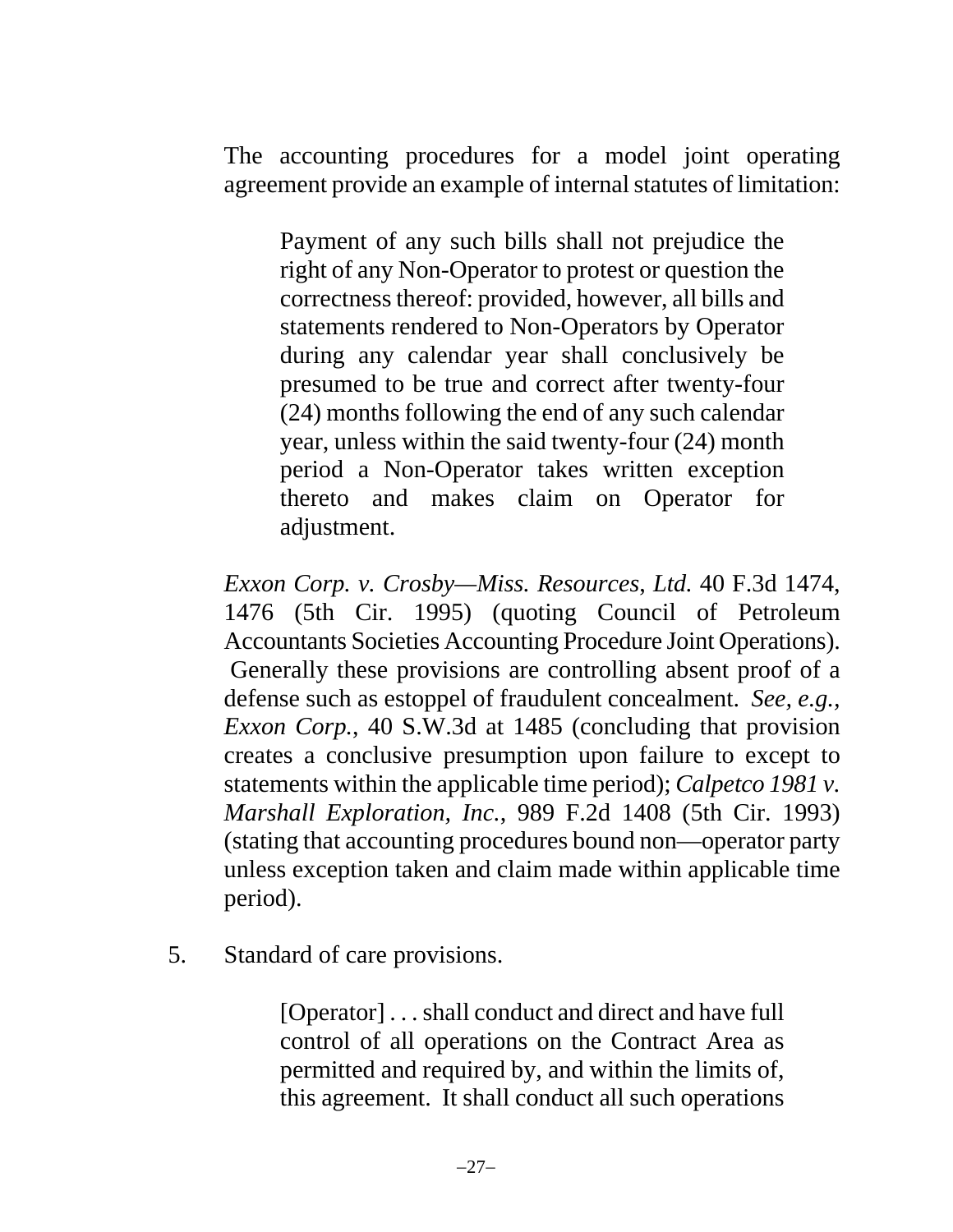in a good and workmanlike manner, but it shall have no liability as Operator to the other parties for losses sustained or liabilities incurred, except such as may result from gross negligence or willful misconduct.

*Castle Tex. Prod. Ltd. Partnership v. Long Trusts*, 134 S.W.3d 267 (Tex. App.—Tyler 2003, pet. denied).

6. *"As is where is" and Schlumberger* cases.

This property is sold "AS IS WHERE IS WITH ALL FAULTS." Seller makes no representations regarding the suitability of the home, its fitness for any particular use, its merchantability, its compliance with state or federal statutes or regulations, including without limitation RECLA or CERCLA and expressly disclaims any representations regarding same. Buyer hereby agrees and warrants that it will rely solely upon its own due diligence in investigating the condition of the property, its fitness for the purpose intended, its merchantability and whether or not same is in compliance with any applicable rules and/or regulations and not upon any representation, presentation, written or oral statement or the omission to make any representation, presentation or written or oral statement concerning the property. Buyer further warrants that it is sophisticated in transactions of this kind and that Seller is relying upon that sophistication in permitting this transaction to go forward.

These kinds of contracts are not one integrated unit but instead have two different provisions that are often viewed as coterminous but in fact have different meaning and are supported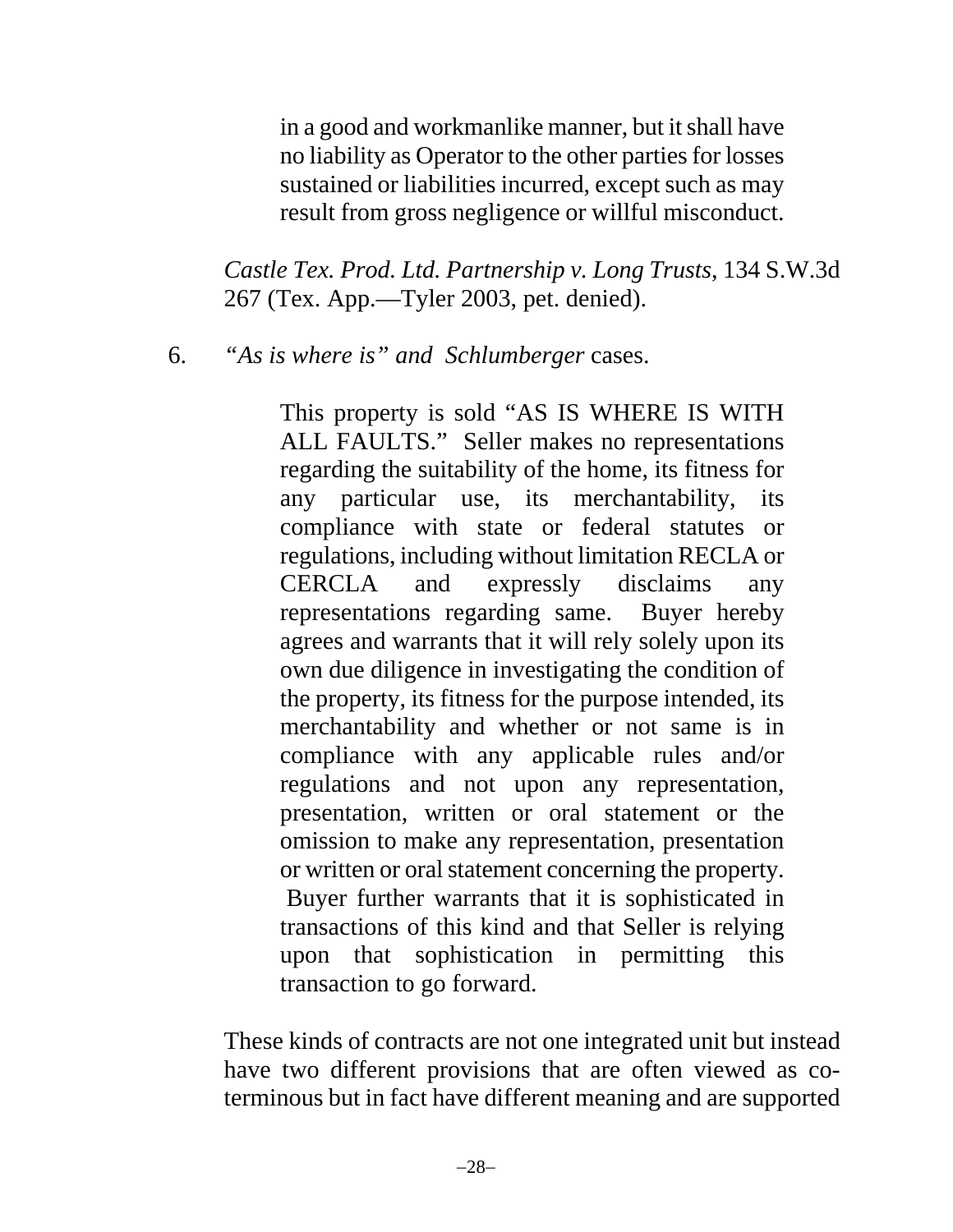by different lines of authority. "As is" provisions were first authorized in connection with the sale of goods under the Uniform Commercial Code, but were extended to real estate transactions by the Supreme Court of Texas in 1995. Uniform Commercial Code, TEX. BUS. & COM. CODE § 2.316; *Prudential Ins. Co. v*. *Jefferson Assocs., Ltd.*, 896 S.W.2d 156 (Tex. 1995). These "as is" provisions, standing alone, however, may be subject to exceptions. *See Id.* at 162; *see also Nelson v. Najm*, 127 S.W.3d 170 (Tex. App.—Houston [14th Dist.] 2003, pet. denied).

When the "no reliance" language is added to the contract, however, litigants opposing the provisions appear to have little or no wiggle room. When the party certifies that it has not received a representation, or that it will not rely upon the opposing party's representations, it will be held to that bargain. *Schlumberger Tech. Co. v. Swanson*, 959 S.W.2d 171 (Tex. 1997). Several cases have utilized this language to impose summary judgment in the last several years. *See, e.g., Coastal Bank SSB v. Chase Bank of Tex., N.A.*, No. 01-01-01013-CV, 2004 WL 253254 (Tex. App.—Houston [14th Dist.] Feb. 12, 2004, no pet.); *Airborne Freight Corp. v. Lee Enters., Inc.*, 847 S.W.2d 289 (Tex. App.—El Paso 1992, writ denied).

C. Tort cases — Does a duty exist?

Recently the courts have decided a number of cases on legal findings that "no duty" existed on the part of the defendant to compel action or disclosures of the kind the plaintiff seeks. *See, e.g., Keck, Mahin & Cate v. Nat'l Union Fire Ins. Co.*, 20 S.W.3d 692 (Tex. 2000) (concluding that excess insurer had no duty to act until primary insurer tendered its limits and surrendered its defense); *Ins. Co. of N. Am. v. Morris*, 981 S.W.2d 667 (Tex. 1998) (surety had no duty to disclose information to investors in bonds that surety guaranteed).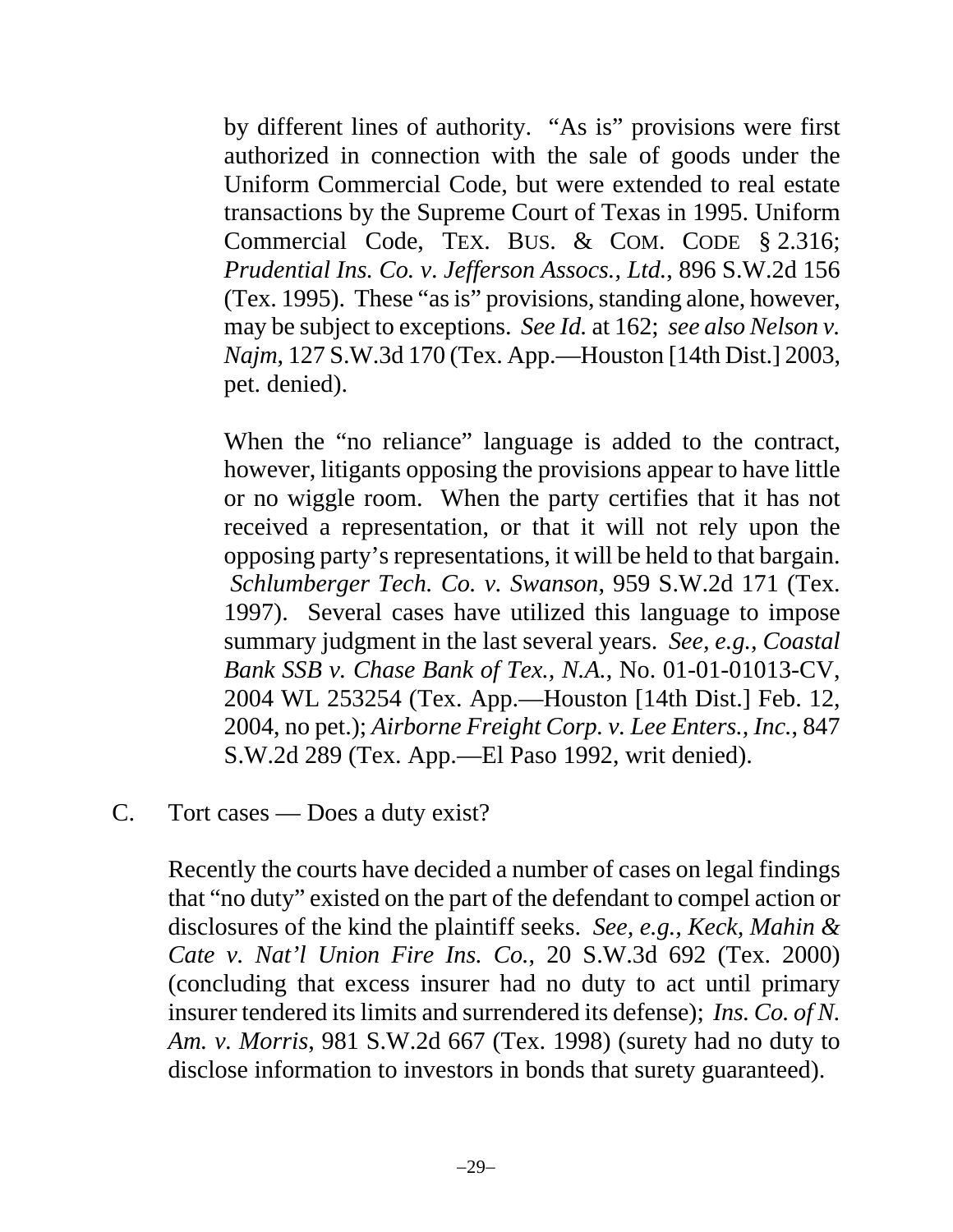If a pattern can be discerned in the cases in which summary judgment or a directed verdict is granted to the defendant, it is that the duty sought to be imposed appears well outside the ordinary realm of operation for the defendant.

Of course, plaintiffs are incredibly inventive when it comes to describing a source of the duty to act or to speak and include custom and usage within the industry at issue, federal or state statutory schemes or federal regulations. The most common sources of duty are state statutes or regulations. For example, TNRCC regulations requiring oil and gas exploration and production companies to set protective well casing to the lowest recorded depth of the local aquifer were the basis for the initial \$205,000,000 verdict in *Mitchell Energy Co*. *v. Bartlett*, 958 S.W.2d 430 (Tex. App.—Fort Worth 1997, pet. denied). Plaintiffs have regularly borrowed from a whole phalanx of federal regulations to describe the scope of a defendants' standard of care in various negligence cases. *See generally Montet v. Narcotics Withdrawal Ctrs., Inc.*, No. 14—99—01401—CV 2001, WL 1287384 (Tex. App.—Houston [14th Dist.] Oct. 25, 2001, no pet.) (not designated for publication) (stating that evidence of government regulations is admissible to define standard of care); *Elder v. E.I. Du Pont de Nemours & Co.*, 479 So.2d 1243 (Ala. 1985) (recognizing that under proper circumstances, OSHA provisions and regulations may be admissible for consideration in determining the standard of care) that a defendant should have followed); *Thoma v. Kettler Bros., Inc.*, 632 A.2d 725 (D.C. 1993) (OSHA regulation); *Salisbury v. Gordon Air Mgmt. Corp.*, No. C.A. No. 19085, 2000 WL 92087 (Ohio Ct. App. Jan. 19, 2000) (FAA regulations). What is surprising about these cases is that they are frequently decided without any reference to negligence *per se* law. Instead, the issue usually revolves around the use by one or more experts of the regulations to describe what ought to be done by the defendant. The author has not been able to find any consistent pattern in the development of this law. Perhaps this is best as it leaves the trial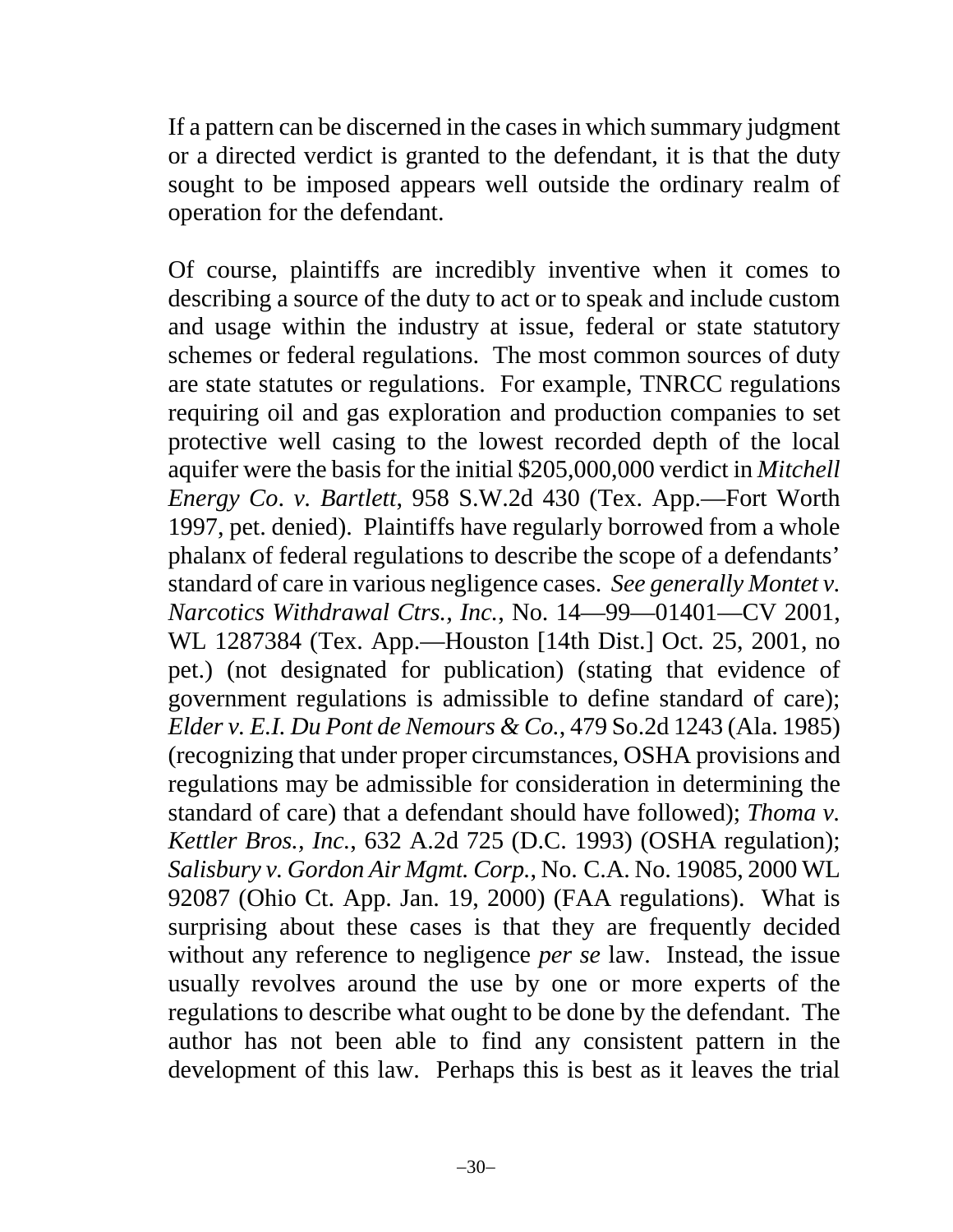court sufficient latitude to give the regulations weight but to avoid having them dominate a controversy.

D. Contract & tort cases: Can I prove my damages with sufficient certainty?

This is not a discussion of *Daubert v. Merrell Dow Pharms., Inc.*, 509 U.S. 579 (1993) although certainly *Daubert* and its progeny can be brought into play on the issue. Rather, the question here is whether the plaintiff can adduce enough proof of profitability of an intended business or technology to permit recovery in light of the requirements of *Texas Instruments, Inc. v. Teletron Energy Management, Inc.*, 877 S.W.2d 276 (Tex. 1994). In *Texas Instruments*, the court focused upon the reliability of lost-profits evidence in a suit for the breach of contract in TI's refusal to build a home monitoring system. The key component of the court's ruling appears to be that the plaintiff had never before produced, much less mass produced, the product it was relying upon to make its damage claim. *Id.* at 280—81. This condition left the court with too little basis to reasonably permit a jury to determine whether lost-profit damages had been suffered.

*Texas Instruments* finds its greatest application to two situations: a new business or a new technology. The application of the case to new businesses is fairly straightforward and depends largely upon accumulated experience of the plaintiff.

The really difficult issue arises, in my opinion, in theft of trade secret cases where the plaintiff's case revolves around a new tool or process. The plaintiff's dilemma is that it must file suit within three years of knowledge of the theft. TEX. CIV. PRAC. & REM. CODE § 16.010. Frequently, however, the subject of the trade secret is not sufficiently well developed to have established a track record in the market which will make the imposition of damages clearly permissible by the time suit is required.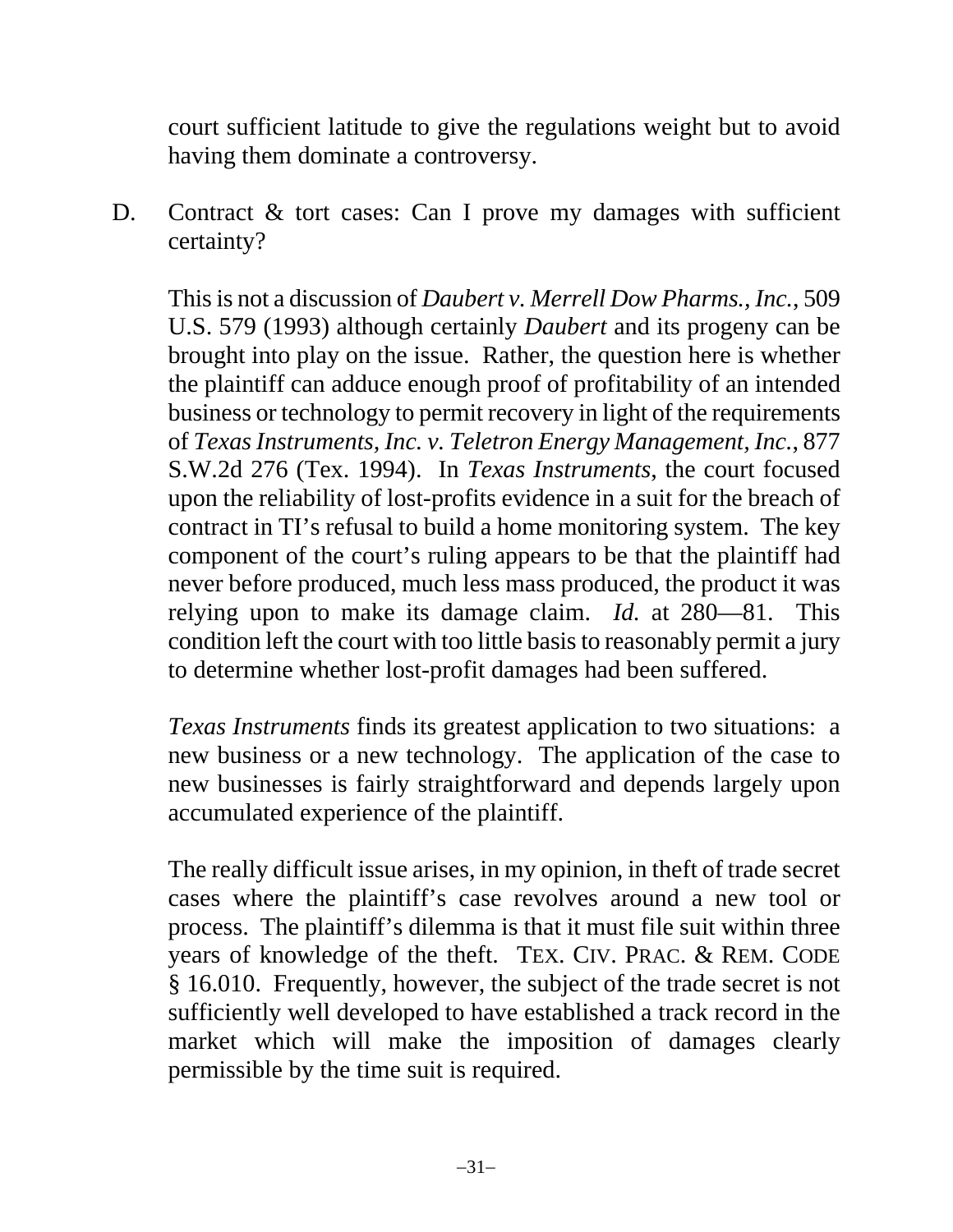We have encountered the problem and addressed it with a combination of approaches. First, we relied upon the projections of the defendant which are not dispositive under *Texas Instruments* but are helpful. Typically, the alleged thief goes through an extensive capital allocation budget where the engineers or scientists who are involved in creating the competing tool estimate how well it will penetrate the market and the resulting economic gain. These reports are as beneficial as they are serious and studied. Second, we relied upon analogous tools or methods and the economic effect they had in the market. Third, we attempted to establish that the tool is "extant" in prototype of limited production models. Finally, if they are available, they note actual sales and compare them to the earliest economic models of the defendant. In any event, both sides to this sort of litigation are usually well aware of the end game and both sides try mightily to load their quiver with proof arrows designed to foster or exclude consideration of profits.

E. Contract/tort/other: is there a bankruptcy in someone's past?

A final area in which a case before you may be altered overnight is when bankruptcy affects the controversy. Most of us view bankruptcy proceedings as a version of "Dungeons and Dragons" where the participants can fall prey to any number of procedural and substantive maladies and mishaps. They're right. In part this is because bankruptcies, particularly business bankruptcies, involve a vast array of motions, applications and adversary proceedings directed to administering a bankruptcy "estate."

In this process, the bankruptcy court may reach very substantial decisions concerning a broad variety of matters that may impact subsequent litigation. Two situations arise in which a prior bankruptcy has its greatest impact on subsequent commercial cases.

1. Did your plaintiff disclose her claim in her prior bankruptcy?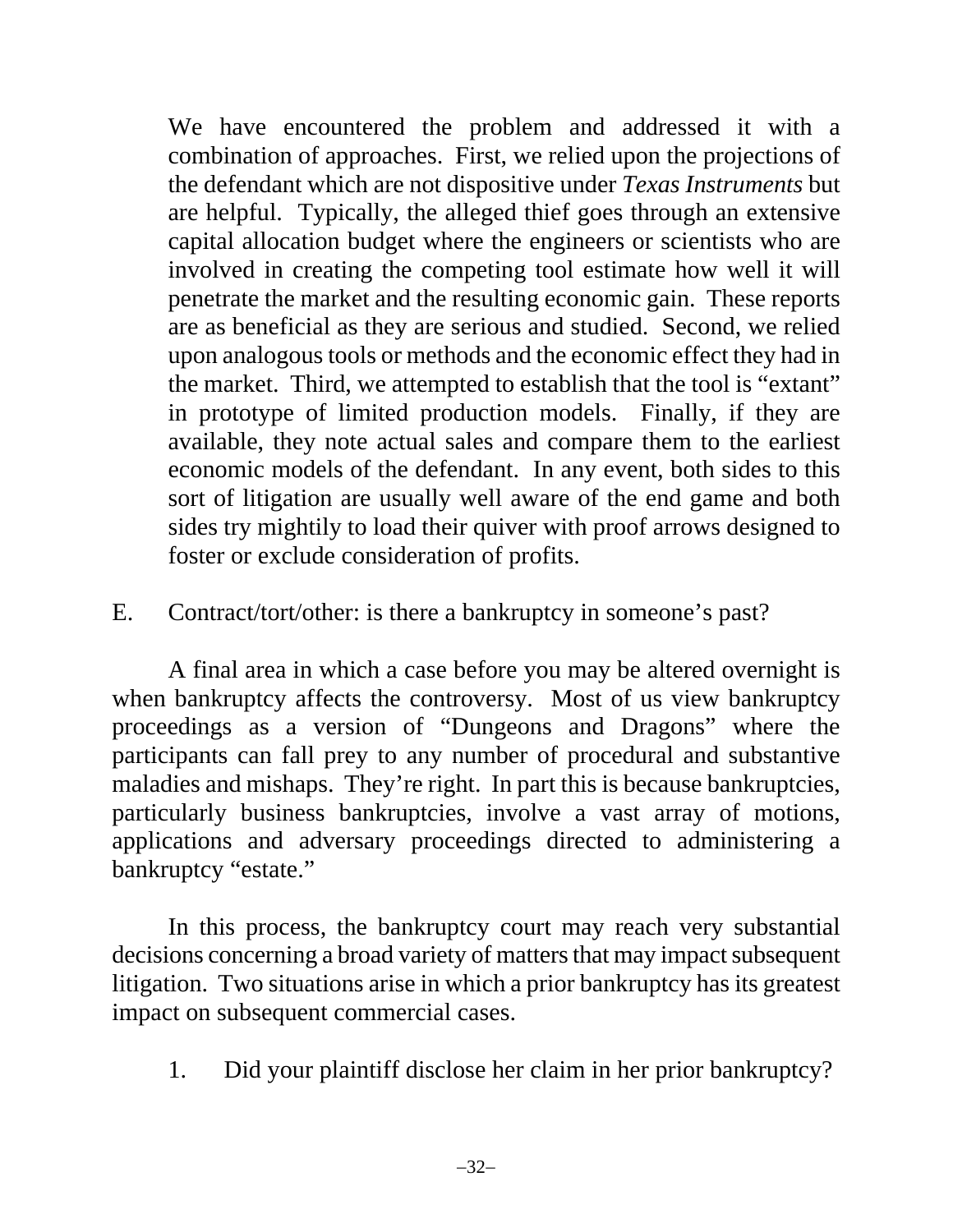Not infrequently, a plaintiff may have filed a prior bankruptcy proceeding and obtained a discharge of her debt. When she does so, she engages in a *quid pro quo*, disclosing the existence and value of all of her assets, including contingent and unliquidated assets, and sharing nonexempt assets with her creditors in exchange for a discharge. *See* 11 U.S.C. § 521(1). But what happens when a debtor knows of claims she has but does not disclose them to her creditors?

The answer is that with limited exceptions, she loses that subsequent claim by application of the doctrine of judicial estoppel. In *In re Coastal Plains, Inc.,* 179 F.3d 197 (5th Cir. 1999), the court held that debtors who knew of, but did not disclose claims relating to misrepresentation in a sale transaction were precluded from later asserting those claims. The logic behind these decisions is simple: a debtor who is unwilling to share with her creditors the proceeds of a known claim is unworthy of recovering on that claim. 179 F.3d 210. The defendant asserting this doctrine need not prove reliance upon the failure of the debtor to disclose, because the injury from non-disclosure is to the judicial system rather than any particular creditor or litigant. *Id.*

This rule will frequently spawn a dispute over whether the failure to give notice of the claim was "inadvertent". The plaintiff will claim that the omission on his bankruptcy schedules was inadvertent—either because he did not understand the complex bankruptcy proceeding or got bad advice from his lawyer—and the defendant will claim that the duty to disclose was evident and the failure to disclose was without excuse. Generally, the rules relating to claims of inadvertent omission work against the debtor and in favor of the defendant in the subsequent litigation. 179 F.3d at 211 ("the debtor's failure to satisfy its statutory disclosure duty is 'inadvertent' only when, in general, the debtor either lacks knowledge of the undisclosed claims *or* has no motive for their concealment."). Though there are some loose subsequent appellate decisions finding inadvertence on Steve Martin grounds ("I . . . forgot"), these do not appear to be fair interpretations of the original doctrine. *See, e.g., Thompson v. Continental Airlines*, 18 S.W.3d 701, 704 (Tex. App.—San Antonio 2000, no pet.) (summary judgment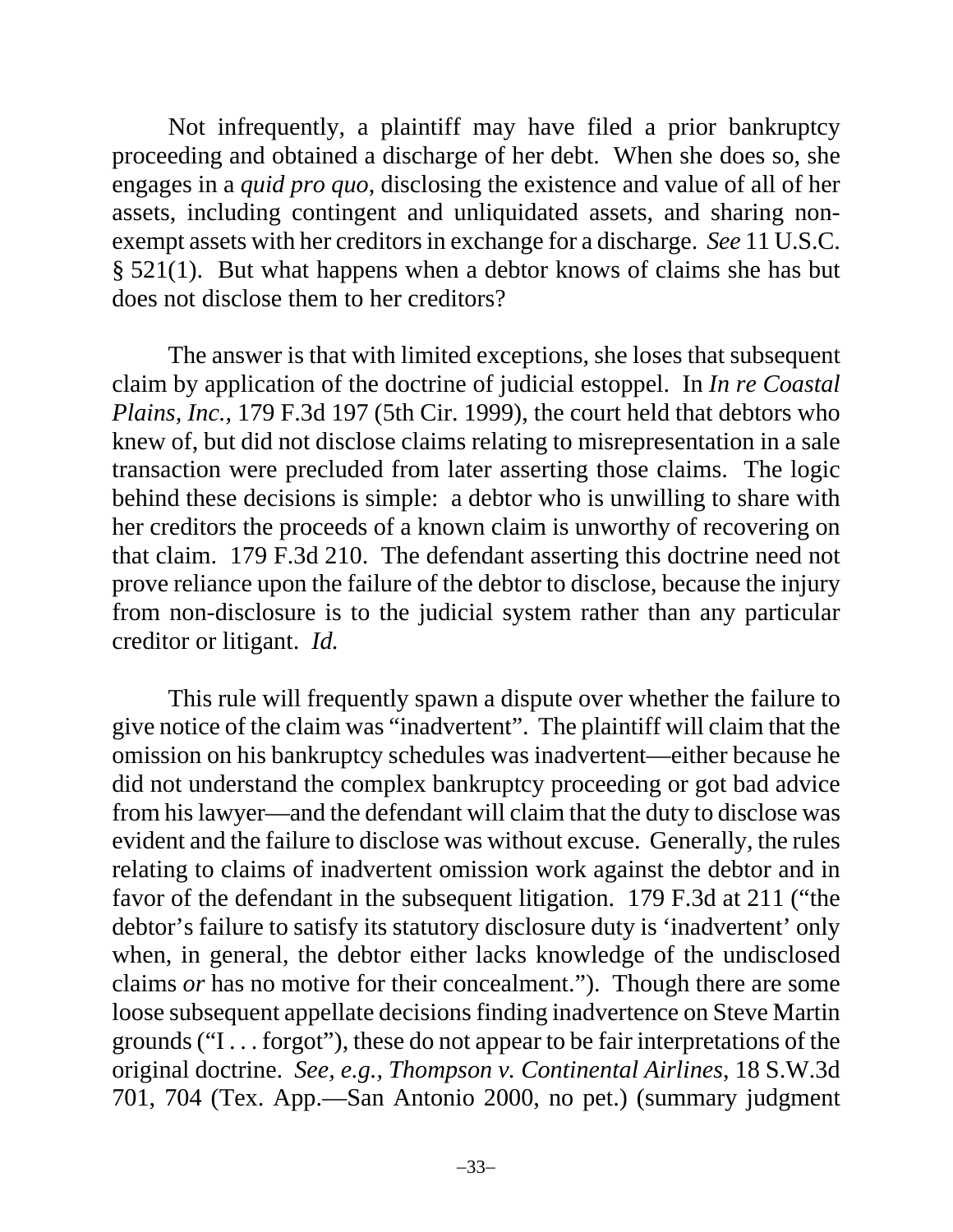against trip and fall plaintiff reversed because plaintiff created a fact issue by claiming that she thought "all other contingent and unliquidated claims" did not include "personal injury claims").

# 2. *Res Judicata* and collateral estoppel.

While we might tend to think of bankruptcy courts as forums for "winding up" the affairs of a business they in fact enjoy a broad grant of jurisdiction to do much more than liquidate assets and make distributions. As a result, debtors in possession in these cases file many motions, applications or objections that may preclude litigation in a subsequent case.

For example, a debtor may: (1) hire, fire, pay or force disgorgement from an attorney, accountant or other professional (11 U.S.C. § 327); (2) object to a creditor's claim and obtain a final accounting of it (11 U.S.C. 502); (3) seek to retain and bonus its management (11 U.S.C. §§ 704, 1108); (4) sell assets free and clear of liens (11 U.S.C. § 363) or (5) assume an executory contract such as a lease agreement or license (11 U.S.C. § 365). In taking these actions, the court may automatically make determinations that affect future litigation.

In *Southmark v. Coopers & Lybrand*, 163 F.3d 925 (5th Cir. 1999), the court affirmed summary judgment granted by the bankruptcy court on Southmark's state law claim of accounting malpractice. During the bankruptcy proceeding Coopers had been retained by Southmark to investigate whether it had claims against various parties, including Drexel Burnham & Lambert. After the proceeding a Coopers employee went to Southmark's general counsel and advised him that (1) Coopers had not disclosed all of its contacts with Drexel, but was in fact its primary auditor and had a long and financially involved history with DBL and (2) his suggestions that Southmark had good claims against DBL were ignored and he was reassigned for making them. 163 F.3d 927. Southmark filed a motion and obtained a ruling from the bankruptcy court forcing Coopers to disgorge over \$55,000 in fees made in connection with work reviewing